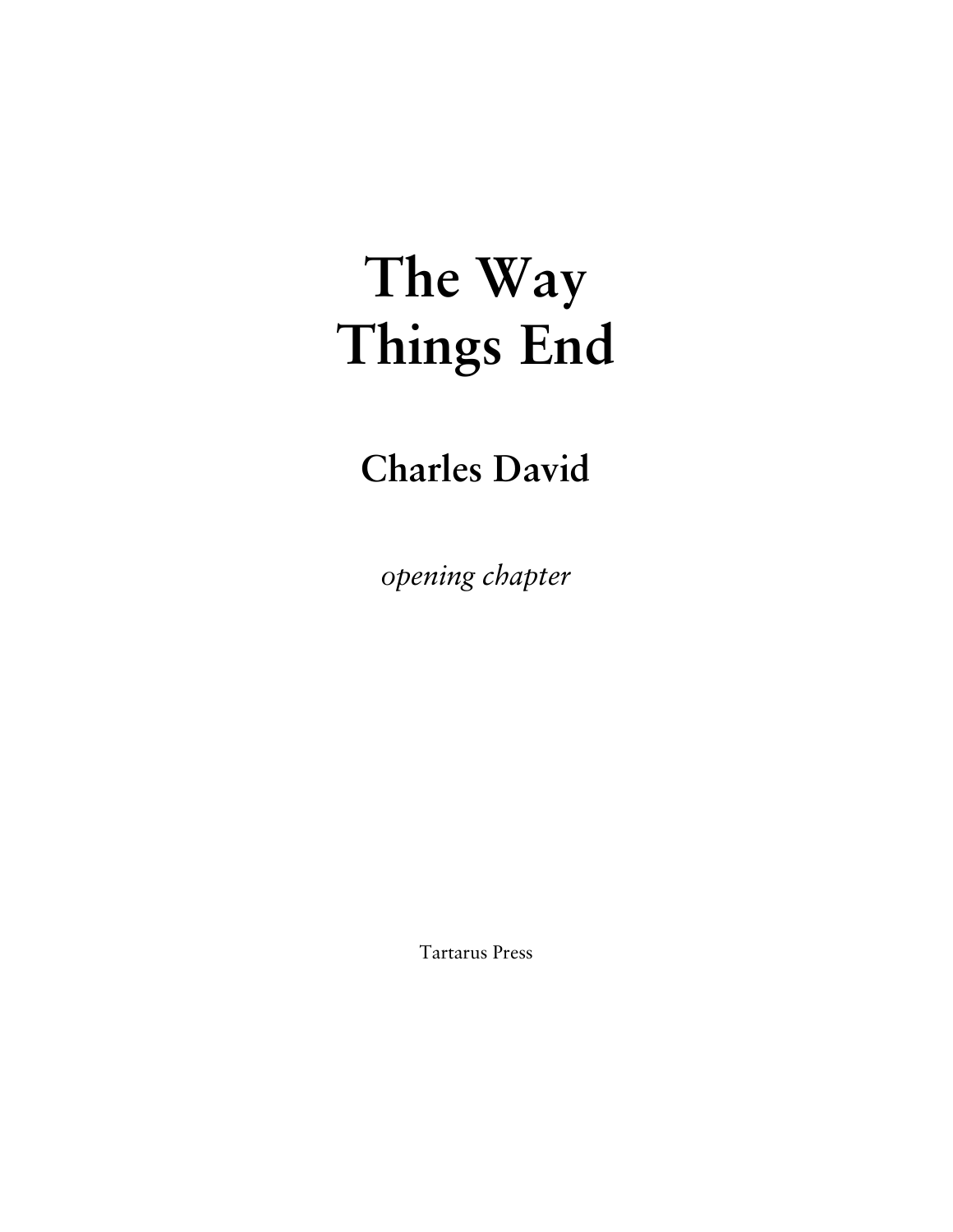*The Way Things End*  by Charles David First published 2019 by Tartarus Press at Coverley House, Carlton-in-Coverdale, Leyburn, North Yorkshire, DL8 4AY, UK

© Charles David, 2019

ISBN 978-1-912586-17-2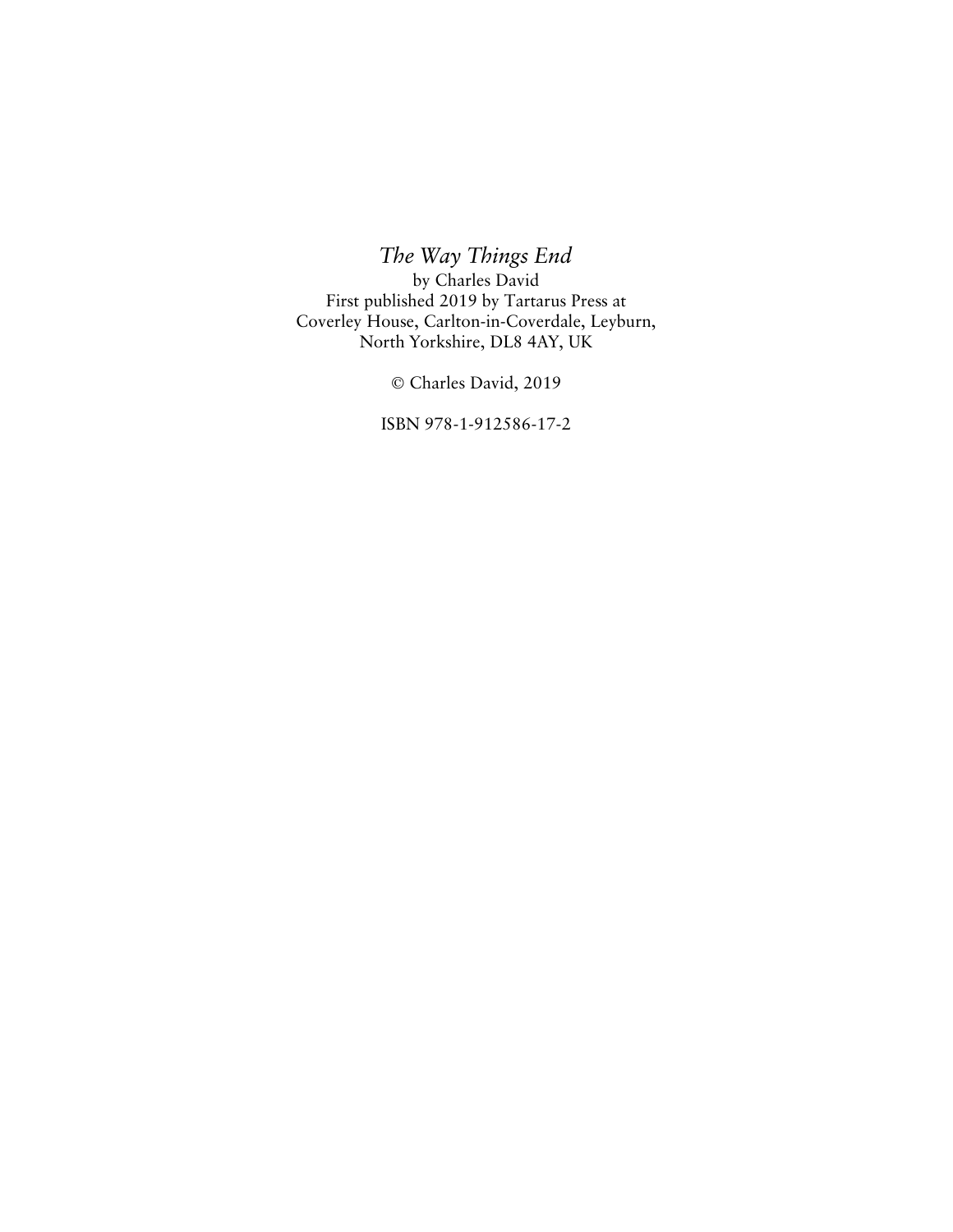### Roosevelt Sands 1940

'My mama and my six brothers all burned up in a fire and I got through that. You don't think I'll get through this?' asked Roosevelt.

He had a look in his eye, a sign or glimmer of something far away, some secret he knew. It was something that could only be seen now and again, usually at night, in a faint gleam of light or a reflection caught in his deep brown iris. A momentary star. He had never seen it himself.

Dab Wooley was on his back, stunned and surprised and shot in the gut. Roosevelt was over him like a great black bat, his long coat blowing out like ragged wings, one hand on his hip.

'You gotta wait, Rooster.' Dab's breathing was heavy, sucking at the air. 'Ain't no call for all this.'

His voice cracked. Roosevelt straightened himself. He looked up at the trees, at the black space of night. He looked at the moon and how it was peeking through the silhouette of the forest canopy. He felt immense and tacit, like vapour.

'Ain't no call for much of anything I suppose. Things just are. Sun rises, moon rises. New days come and go . . .'

He paused, put the pistol in his belt and knelt down next to Dab. He pushed his finger into the bullet hole in Dab's gut. Dab sucked air and then screamed and Roosevelt stared at him hard and unblinking. He cocked his head to one side and looked up into the trees.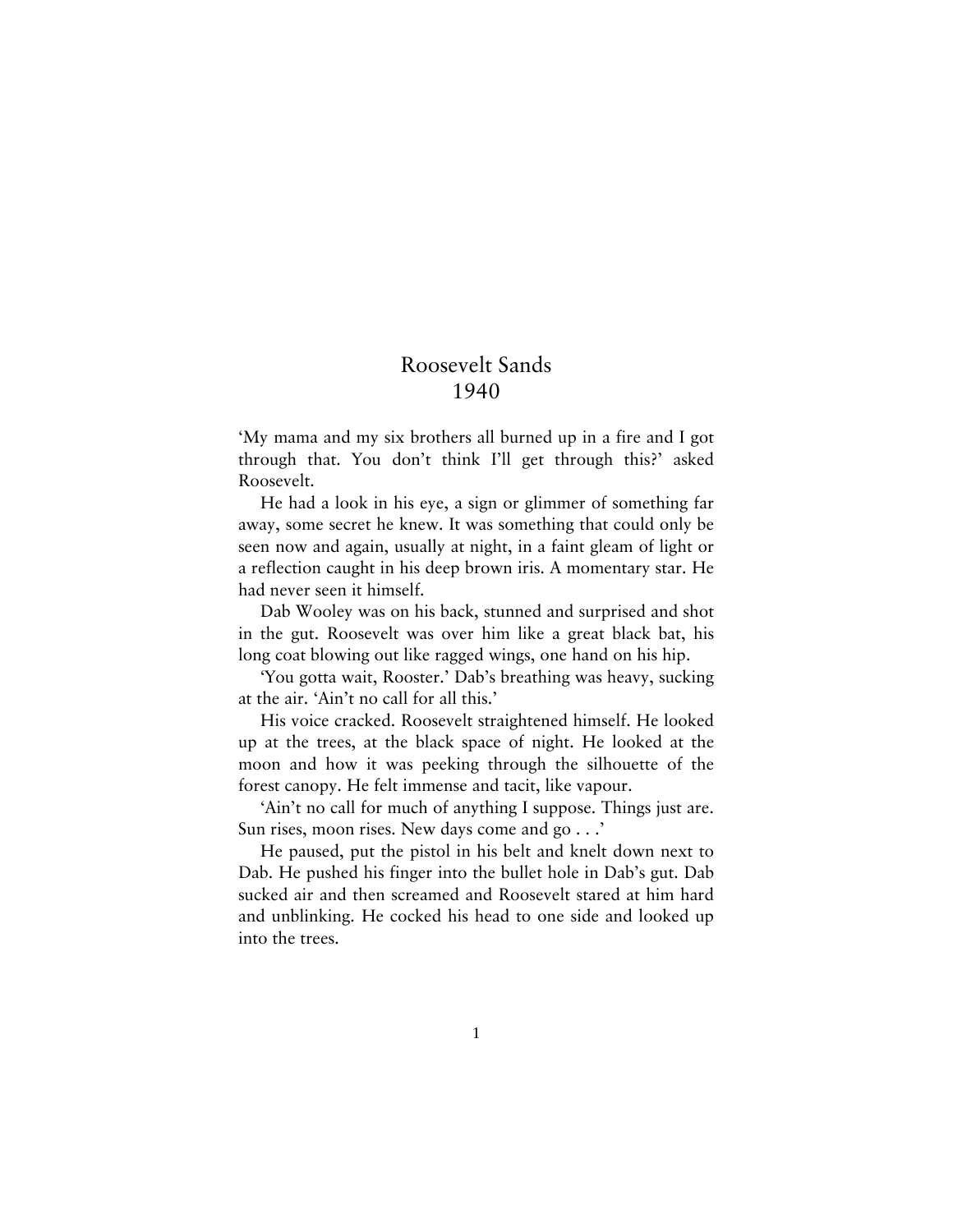'The moon is the sister. The wind. All of it speaks something. Some language. Some voice,' said Roosevelt. 'We human beings, we've long since forgot about all that sort of thing. White folks lost it a long time ago, too much thought on keeping us niggers in line. Niggers lost it too. Too much thinkin' on how to stay in line. Too much thinkin' about how to get out of line and not get caught.'

He pushed his finger further into the wound. It was warm, and a slow blackness spread on Dab's white shirt while he screamed.

'You got out of line, Dab. You got out of line and you got caught. Should've been listening to that voice.'

The wind scratched at the leaves in the trees. Dab Wooley's breath was heavy. Roosevelt twisted his finger in the hole. Dab made terrible sounds, guttural noises worse than a woman giving birth.

'You can't hear nothing when you scream, Dab.'

Roosevelt stood up. He took a handkerchief from his pocket and wiped his hand.

'You can't hear it anyway. Not from down there.'

He knelt again. In a single swift movement he pulled a straight razor from his coat and slashed it across Dab's throat. There was a perfect sound, a thin singing as if something very small had been pulled across glass and someone in another room had heard it through the wall. A shadow spilled from Dab's neck and Roosevelt stared into his eyes, twins with the moon.

Roosevelt picked up his guitar case and walked down to the river and threw the pistol as far as he could into the water.

Nobody missed Dab Wooley, Roosevelt had counted on that. Dab Wooley was a thief, people said. No good. Dab Wooley was low down dirty. His death was no surprise. He should have been in church with his mama, they said. If he woulda been in church, he wouldn't have died out in them woods, gut-shot and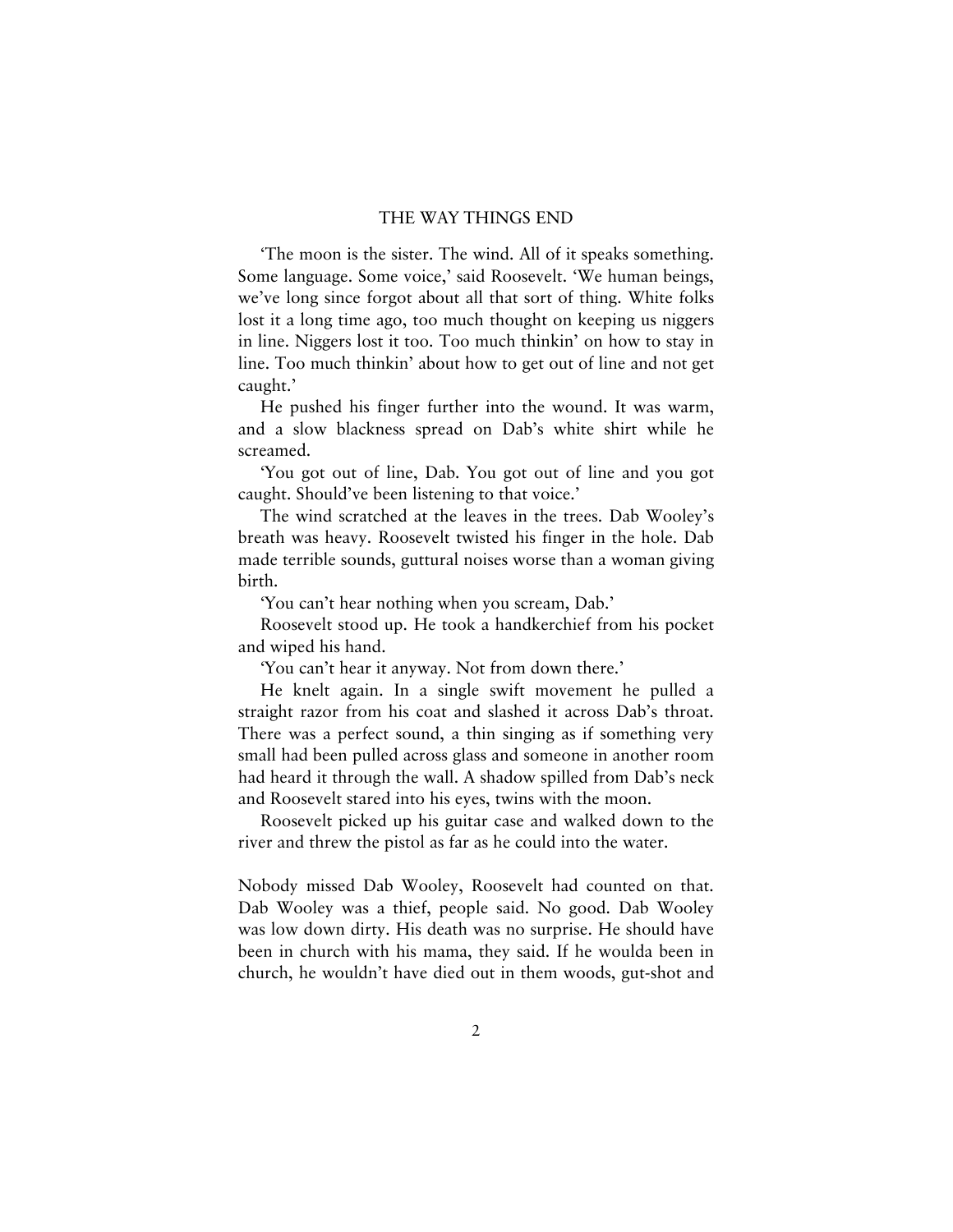slit open. Gambling and hustling and whore-muggin' is what really killed him.

Roosevelt knew police didn't care if niggers killed niggers and there weren't any nigger police. But it wasn't police that made Roosevelt flee that night or the thought of jail or even the thought of dying in a noose. It was Dab Wooley's brothers, Murrel and Arness. They would know who killed Dab. Even though Roosevelt felt pretty sure they knew of Dab's scheming, they would want some sort of revenge 'cause he was family, and even if family is shitty and thieving, family is family. Roosevelt knew someone'd come up on him and slit him open just like he done Dab. They'd shoot him in a bar, or as he lay with a woman, or while he was playing guitar. The threat of sudden death is what caused him to leave in the night. He saw himself lifeless in a ditch, dew on his face and coat, his neck the same leaking black smile as Dab's. So, distance was on his mind. The Gulf. With water he saw freedom, a horizon of opportunity, space where things could be born over. Maybe an island. A life afraid was one he had vowed years ago never to experience again. He had lived that life already and he wasn't going back.

By the time someone stumbled on Dab Wooley two days later, Roosevelt Sands was far off in another state.

The woods ended in gravel. The steely moon cast the cutout where the train tracks came through in blue and grey light. In the woods it was pitch black except for the broken highlights of the moonlight spilling through the canopy. Roosevelt stood on the edge of the darkness as it tempted him to enter. A whippoorwill called somewhere in the distance. He remembered his mother telling him that whippoorwills carried souls away and he wondered who had died and to what place they were going.

Roosevelt thought about Dab. He thought about his money that Dab had taken and then about the idea of money itself, paper bills and metal coins that drove men to be evil to other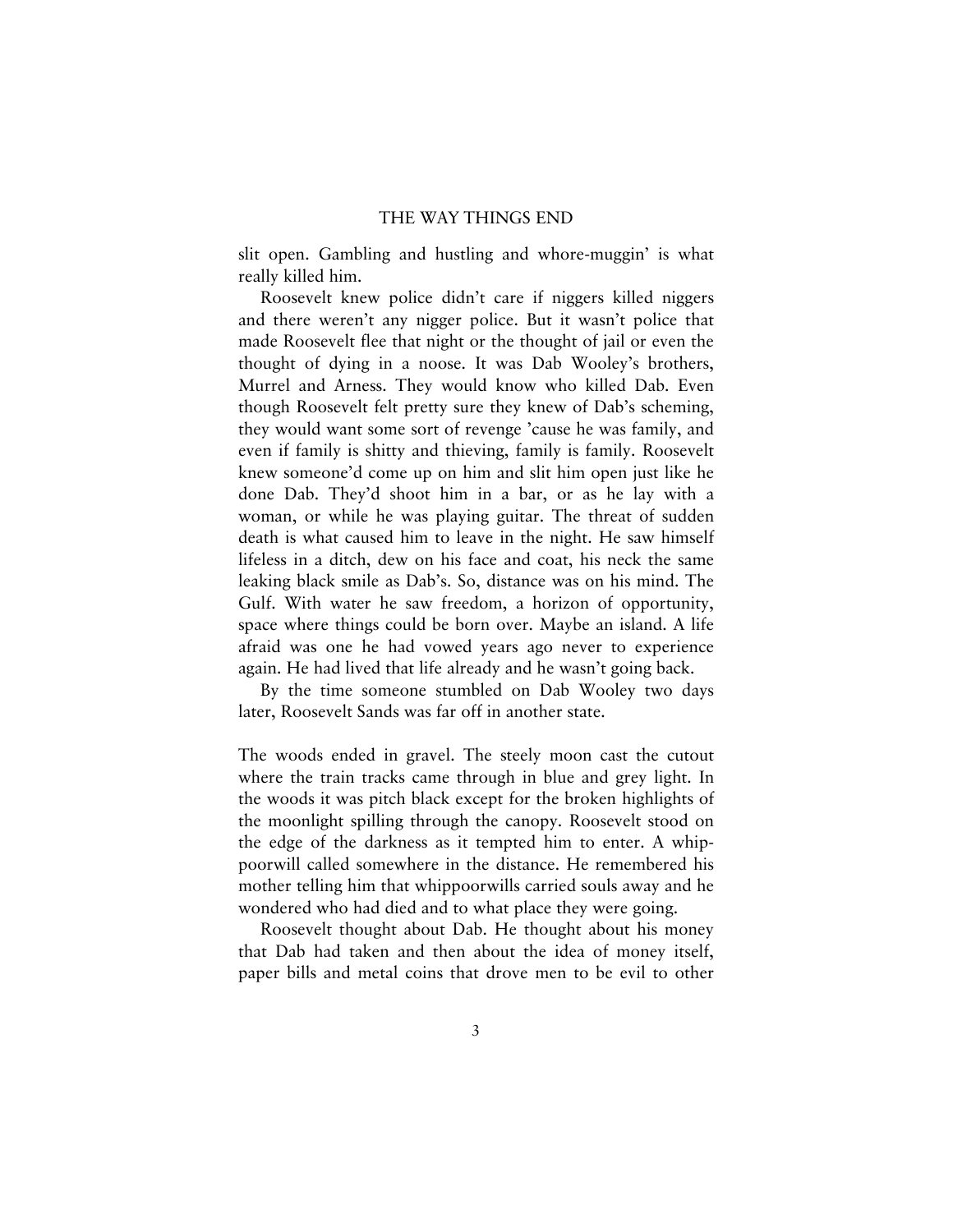men. Always money. Dab had the earliest of human vices which was greed and it had blossomed and forged him into a deceptive snake, his deceit like a cascade over Roosevelt, a thing that must have been engineered from the beginning of their acquaintance. The anger grew in Roosevelt and he stood on the edge of that space and thought of his old partner, his manager, purveyor of free drinks and free women. Dab had promised a lot. Looking into the darkness of the forest, at the shapes of the moon and his own breath, Roosevelt felt the dead man's betrayal linger, the terrible act, how the girl disappeared off into the dark. He felt satisfaction in his revenge, and things looked clearer in his mind, Dab faceless in the dark. But none of it mattered. With Dab dead a great weight came. Roosevelt looked at his finger and recalled his fury, the warmth of Dab's hollow insides and the black liquid. With Dab gone so went his every promise. The men had known each other as boys and that made the blade of deceit the sharper. Years of lies, Dab's honey tongue like a devil kiss licking wounds and telling stories and hugging women and drinking whiskey and playing cards. Dab's smile.

The whippoorwill called again.

Roosevelt turned and stepped up to the tracks and put his ear to one of the rails. It was cold steel, gunmetal blue, and the moon was huge over him. A ringing sounded in the rail. There was a train somewhere far away. The ringing grew louder.

It was coming.

He sat on the tracks for nearly twenty minutes and looked up at the sky, at the dome of stars above. He wondered about those tiny pin-pricks of light. Where did they come from? How far away were they? What did they have to do with him or anyone else? Then, way away, down the cutout between the trees, there was a break of light and he heard the train. The light danced through the trees as the train rounded the bend and shot out of the cutout as if from out of the ground. In less than a minute it was upon him and he stood and held his guitar in its leather case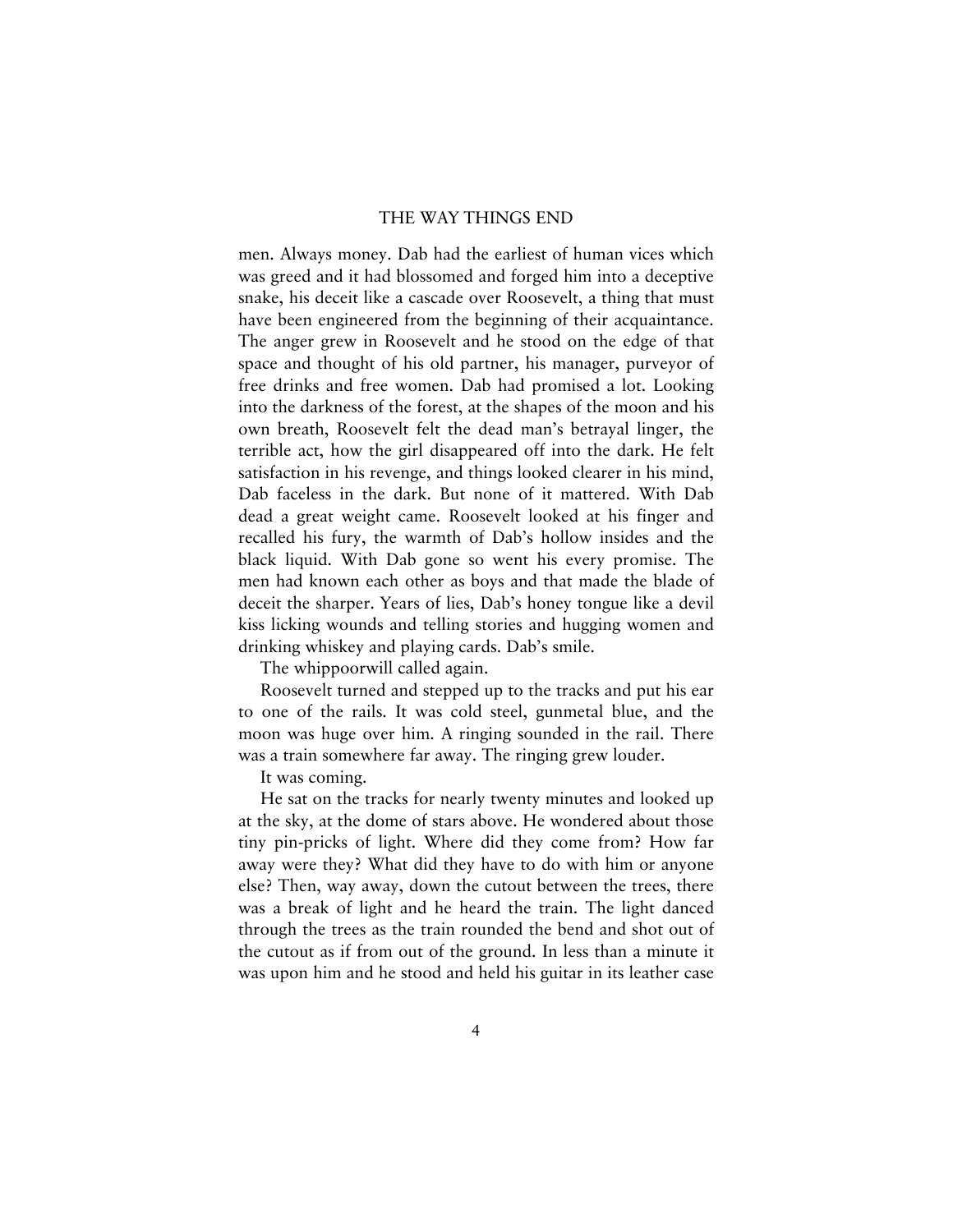and watched the engine go by as it belched a cloud of smoke turned a strange shade of blue by the moon and the night. It was music in his ears. Steel on steel. His own thoughts. He stepped up to the train and put his hand out. He felt the breeze and listened to the heaviness of the titan. He looked up at the boxcars as they passed. Smoke trailed overhead like a phantom unravelled.

The end of the train cleared the bend. Roosevelt felt his heart pump and knew what was to come. He started to trot alongside looking up at the passing boxcars. Beyond the train looked like the loneliest place he had ever known. He started to run. He looked over his shoulder as the next boxcar came up and his speed increased and he felt his heart beating. He put one hand inside the open boxcar door and with the other he threw in his guitar case, his legs moving like pistons. He felt himself pulled toward the train as if its gravity outweighed all other things. All thought went from his mind. He felt the muscles in his arms, his legs pumping. The steel wheels shrieked, churning death in the dark below. He was careful when he made his move, pulling himself up and scrambling with his other arm. He kicked hard, his legs dangled for a moment, then he climbed into the car. He caught his breath and stood up with one hand on the edge of the door, poked his head out at the moon, at the silhouette of woods passing by, back at the spot where he had jumped aboard.

The train lurched to a stop and Roosevelt awoke, stiff and bundled in his own arms in a dark corner of the boxcar, his guitar case at his feet. It was dawn and dreary. A large white man with a baby-bald head looked over the edge and inside. Another man, smaller and carrying a thick club joined him. Roosevelt thought of the razor in his pocket, the pistol he had thrown into the river. He was thirsty and hungry.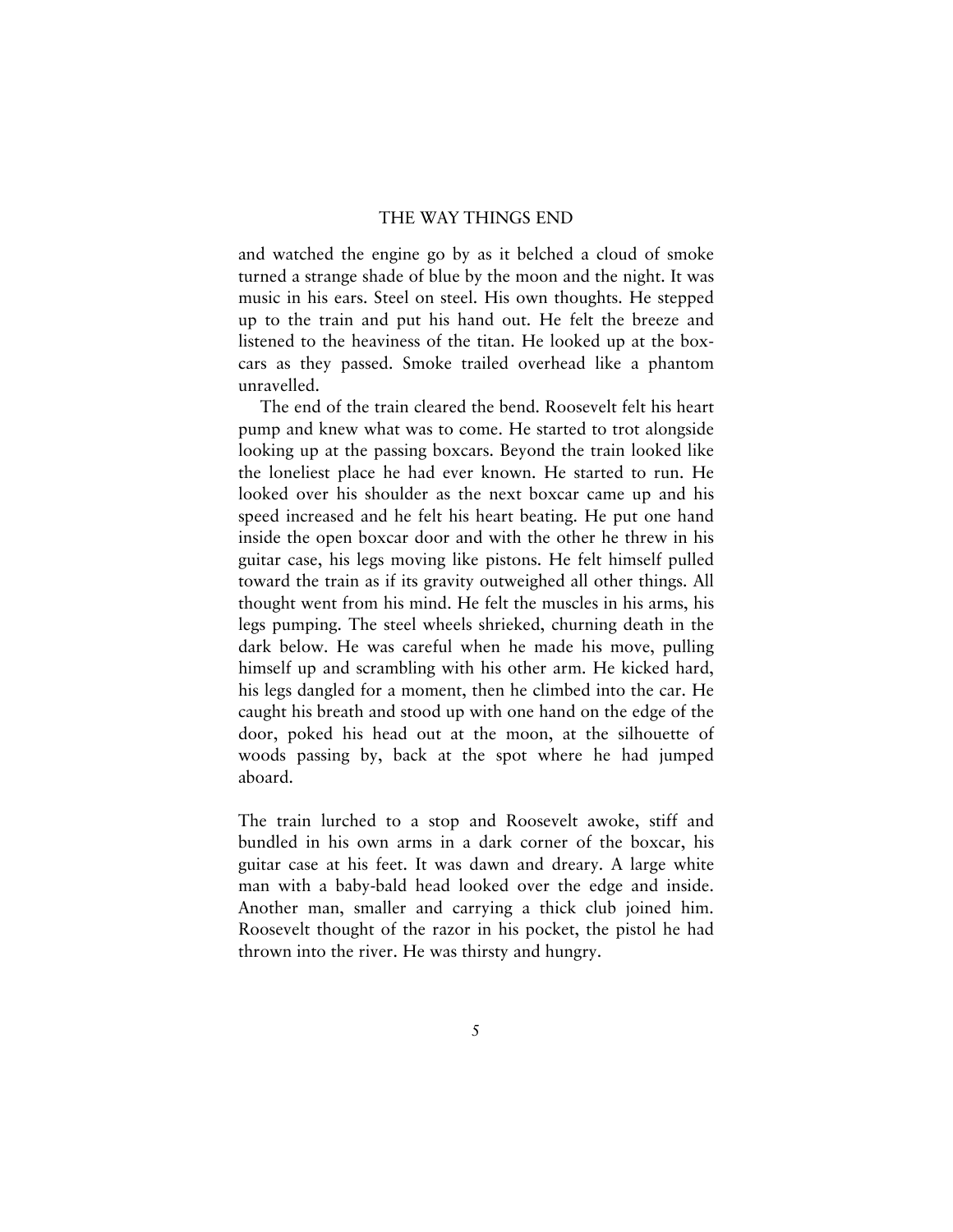The small man climbed up first. He was lean and wore a dirty button-up shirt. His pants were cuffed and his boots dark, his face gaunt and skeletal and his hair patchy. Roosevelt picked up his guitar case and stepped backward. He felt the razor through the material of his pants and it seemed a hundred miles away. He tried the heavy latch on the opposite door but it was stuck.

'A free-ridin' nigger?' said the large man. He pulled himself into the car. 'Got us a free-ridin' nigger, huh Jimmy?'

The bald man was nearly six-and-a-half feet tall, with massive arms and a squashed face, squinty eyes and a heavy, slab-like brow. His pants were pulled halfway up to his chest and tucked into the waistband was a wood-handled pistol.

The small man grinned and gripped the club until his knuckles were white.

'What's yer name, nigger?' asked the bald man.

Roosevelt hesitated and the smaller man poked him hard in the neck with the club.

'Rooster.'

'Uh huh. You know, ridin' the train ain't free, Rooster.' The bald man smiled a yellow-toothed grin. 'You gotta pay up'.

The little man thumped the club against Roosevelt's shoulder and followed it with a hard blow to his stomach. The air left him and Roosevelt went to his knees. He dropped his guitar case.

'I got no money,' he said, breathless, staring at the big man's boots. He hated the look of the men's boots. He hated the cuffs of their overalls. He looked up cautiously and thought about rushing the small man.

'A broke nigger. That's like sun in the summer, huh Jimmy?'

Jimmy smiled a nervous smile, eyes darting from the bald man back to Roosevelt.

Jimmy stepped forward and brought the club down onto the flat of his back. Pain ran like a telegraph wire from the point of impact up and into Roosevelt's neck and the back of his head.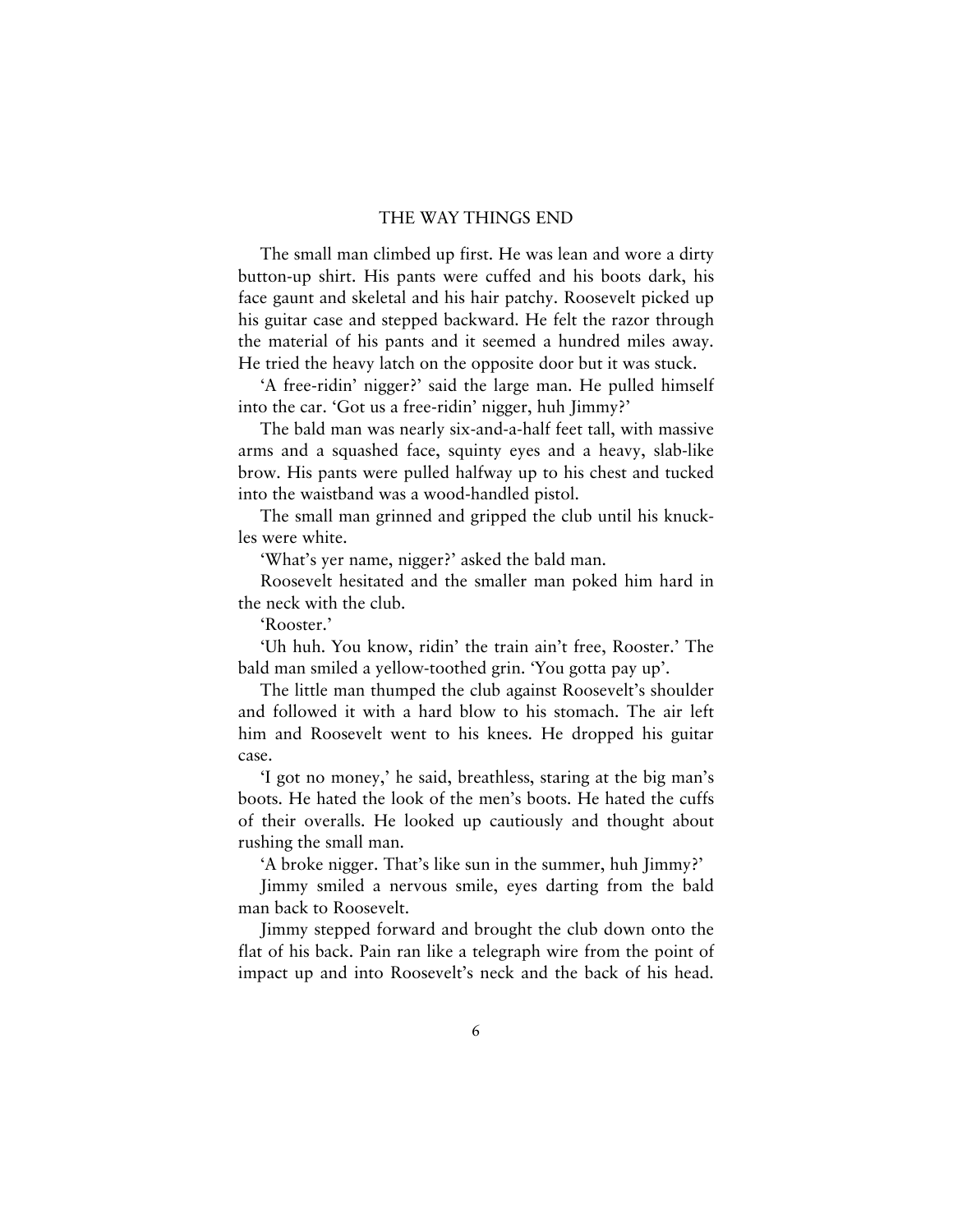He felt his weight topple and he hit the floor. The animal feed that had previously occupied the car filled his nose, an earthy aroma.

The train jerked hard and started to move forward.

'If you ain't got no money, I guess you'll have to pay some other way.'

Jimmy laughed. Roosevelt stayed flat against the floor. The train jerked hard again.

'How 'bout that?' said the big man with surprise in his voice. Roosevelt looked up.

'Reckon yerself a music man?' asked Jimmy. He feigned striking Roosevelt but Roosevelt did not cringe.

The big man picked up the guitar case. The train lurched and he caught his footing. He opened the case and took out the guitar.

'Whooowee!' said the big man. 'Fancy ass.' He examined it, turning it over, plucking the strings. 'You steal this here guitar?'

'No,' said Roosevelt.

The big man eyed him. 'Well, where'd ya get it?'

'Worked hard. Saved up near a year to buy that.' Roosevelt hated the fact that he was forced to answer. He hated the bald man, the weak henchman, a pathetic little man, nothing. The pistol in the bald man's waistband was a warning that no matter how fast he was, Roosevelt could never take them both.

'Stole it didn't yah, huh boy?'

'Worked hard for Mr Richmond. He and his wife was good to me.'

The big man looked inside the guitar. He looked at Roosevelt.

'Fancy ass,' said Jimmy.

'I reckon this payment enough.'

Roosevelt got to his hands and knees. Jimmy brought the club down onto his back and Roosevelt fell again to the floor, a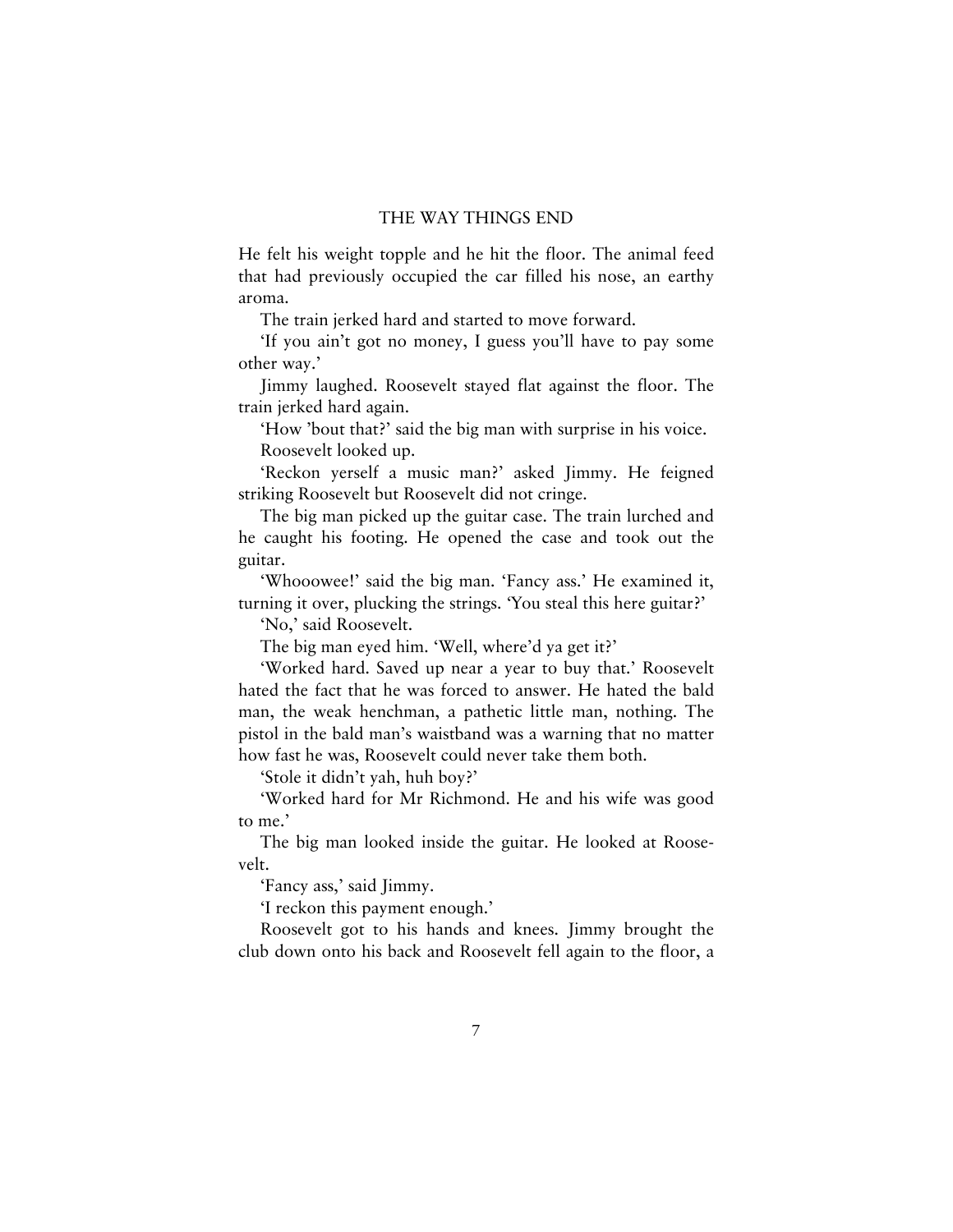flat pain reaching from his shoulders down into his legs then up and into his neck, a brief flash of white before his eyes.

'Alright,' said the bald man as he put the guitar back in its case. Jimmy took a step back, as if to stop himself striking Roosevelt again.

'Here's the deal, boy. Me and Jimmy here can't be sharing no train car with no nigger.'

Roosevelt looked up.

'Don't eyeball me, boy,' said the big man. The train was picking up speed.

'In other words, me and Jimmy, we're gonna let you leave. But ya gotta leave now.'

Jimmy stepped forward and struck Roosevelt's head. The early morning light blurred and Roosevelt felt hands on his shoulders and the aroma of feed sacks in his nose. He heard heavy boots and shook his head as if trying to wake up. There was a ringing in his ears, a splitting pain like lightning through his body.

'Here's your stop.'

The blurriness subsided enough for Roosevelt to make out the grinning face of Jimmy and the big man. Then he felt weightless, the wind and the rush of air. He heard the wheels of the train, saw the outside of the boxcar and then felt something hard under him.

He lost the day lying unconscious in the weeds. When he awoke the sun was on its way down, fire-orange across the sky. At first, walking was a chore. He wondered if getting old felt like this, if old men woke up each morning and had to lay an extra half hour, had to vomit before they started their day. He was only twenty-four. The idea of his guitar in the hands of that white man made him feel sick. They'll sell it, he thought. Sell it for pennies. A pint of whiskey. The thought disgusted him. He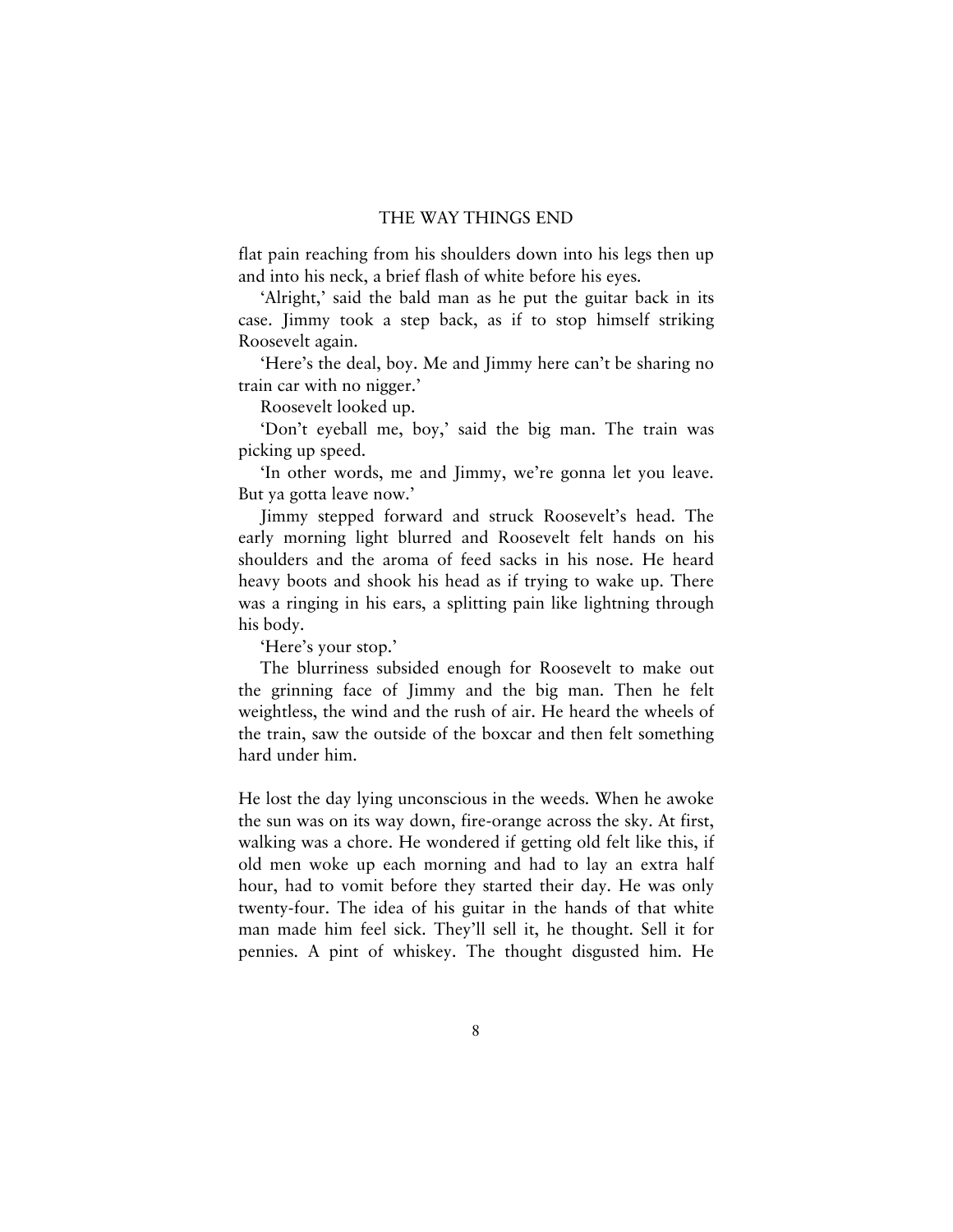imagined Dab Wooley buying the guitar. He imagined cutting Dab's throat and taking his guitar back.

The sun died a fiery death behind the trees, a slow explosion of yellow and orange gradually eaten by the darkening silhouette of the forest. Then the hues of southern dusk faded into a desaturation of colour. The sky grew ever darker and then the sun was gone. The moon appeared, white light behind the trees. Slowly it rose and Roosevelt watched it for a period as it moved through the trees before emerging big and round above. The blue of night again washed the world and there was a chill to the place. He walked on. When the railroad tracks veered to the north Roosevelt entered the woods and left the cutout behind.

The whippoorwill was calling and Roosevelt moved quietly. In the thick overgrowth briars caught in his coat and his skin and sometimes his fingers. He put his fingers to his mouth and nursed the wounds, pausing and looking about and then moving on. The moon was near full and, while partially obscured by the treetops, gave him enough light to see and move through the dark. And then the forest ended and he was in a large field which was overgrown with briars and blackberry bushes and young trees just a few years old, growths of milkweed and pokeberry bushes, nettles. Tufts of coarse grass were all about, waist tall and taller. In the centre of the clearing stood a large oak; he moved toward it with his arms above the undergrowth as if he was wading through a river. Beneath the tree lay the remains of an old stone chimney, the frame of an old house, its foundations still embedded in the ground, grass and moss grown over the crumbling stonework. An old metal cistern was on its side, rusted through and crumpled under its own weight, in the grass to the side of the ruins. A blackberry bush hugged the cistern, its vinery already embracing the thing.

All was quiet. It reminded him of his own home. Like his father he was the seventh of seven boys. And just like his father's, his birth brought rumour and gossip. For some it was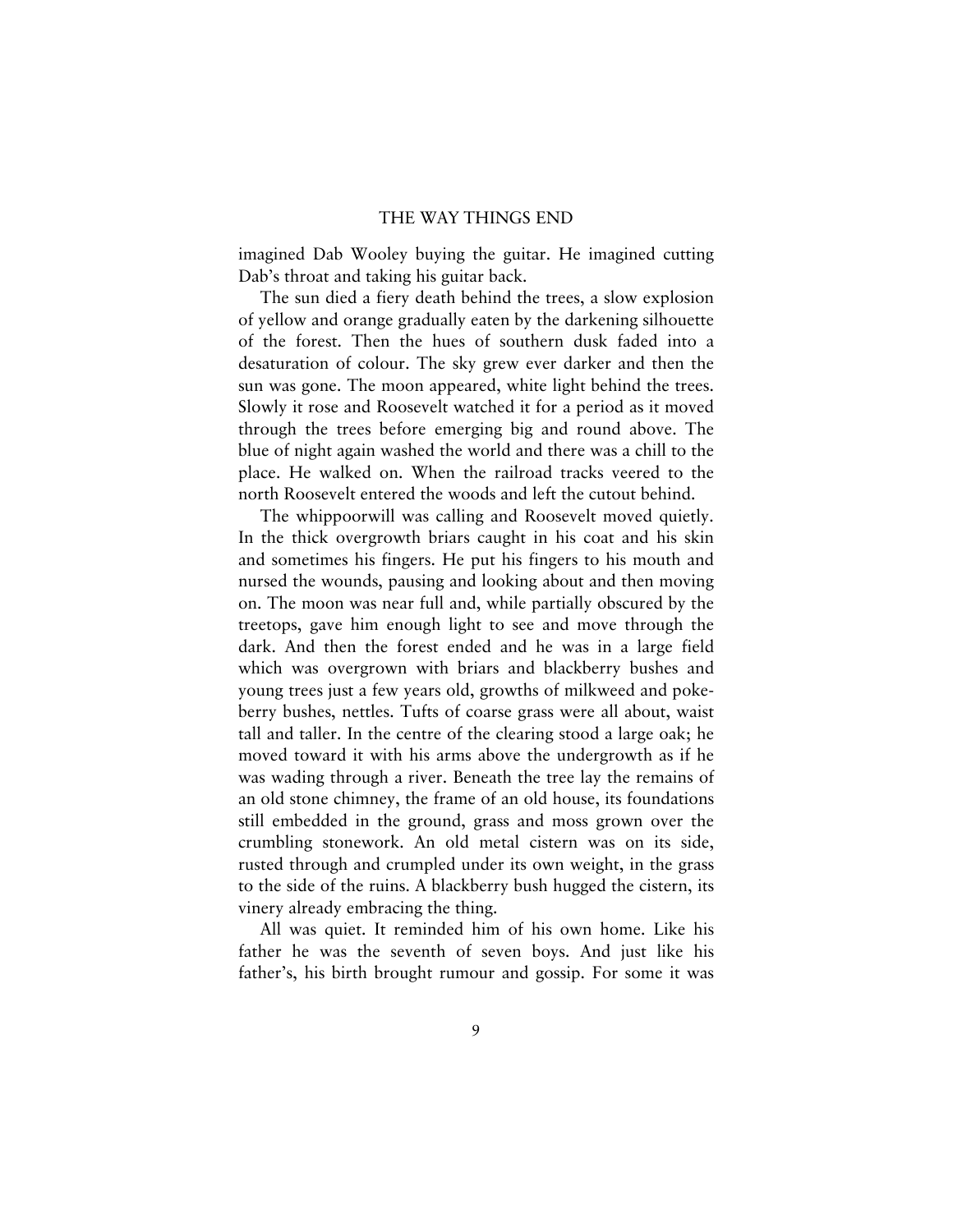the work of the devil, something terrible, a mark upon the child and the family. Others said it was magic, witchcraft, something ancient in the blood of the family brought over with their savage ancestors in Africa. People claimed his grandfather was a priest or a witchdoctor, a practitioner of some heathen religion. They said he charmed and lay with a white woman and she had given birth to seven mulatto boys, Roosevelt's father the last. Roosevelt had never known his daddy, who had died in a knife fight days after Roosevelt came screaming into the world. That left his mother to raise seven boys alone. They buried his daddy on a hill that belonged to a farmer just up behind their house.

They lived there outside of town until Roosevelt was ten and the house burned down and his brothers and mother with it. He wasn't with them, he was in the shed where his mother locked him up at night. She believed the rumours. Nothing good could come from the seventh son of a seventh son, that sort of creature was made from Satan himself. She let him roam during the day, but at night he was locked up. For his own good she would say.

When the house burned, everyone in town said that it was intentional, that it was the mother's fault, that she couldn't go on with those heathen boys and their dead father buried up on the hill. How the fire started Roosevelt never learned. It had been a long time since his thoughts had dwelt on the fire. He had assumed and wondered many things about that night but it was vague, more than a decade in the past. He used to have nightmares about the fire, the flames licking the roof of the house. He would dream about watching through the slats in the shed. He dreamt of being trapped in the shed, pulling at the door with all his might, screaming for someone to release him. Then he would wake up wet and hot and shaking.

He looked at the old cistern. The morning after the fire, he'd stood among the charred remains of the house, the beams and walls blackened, the curled up sheets of tin that once made the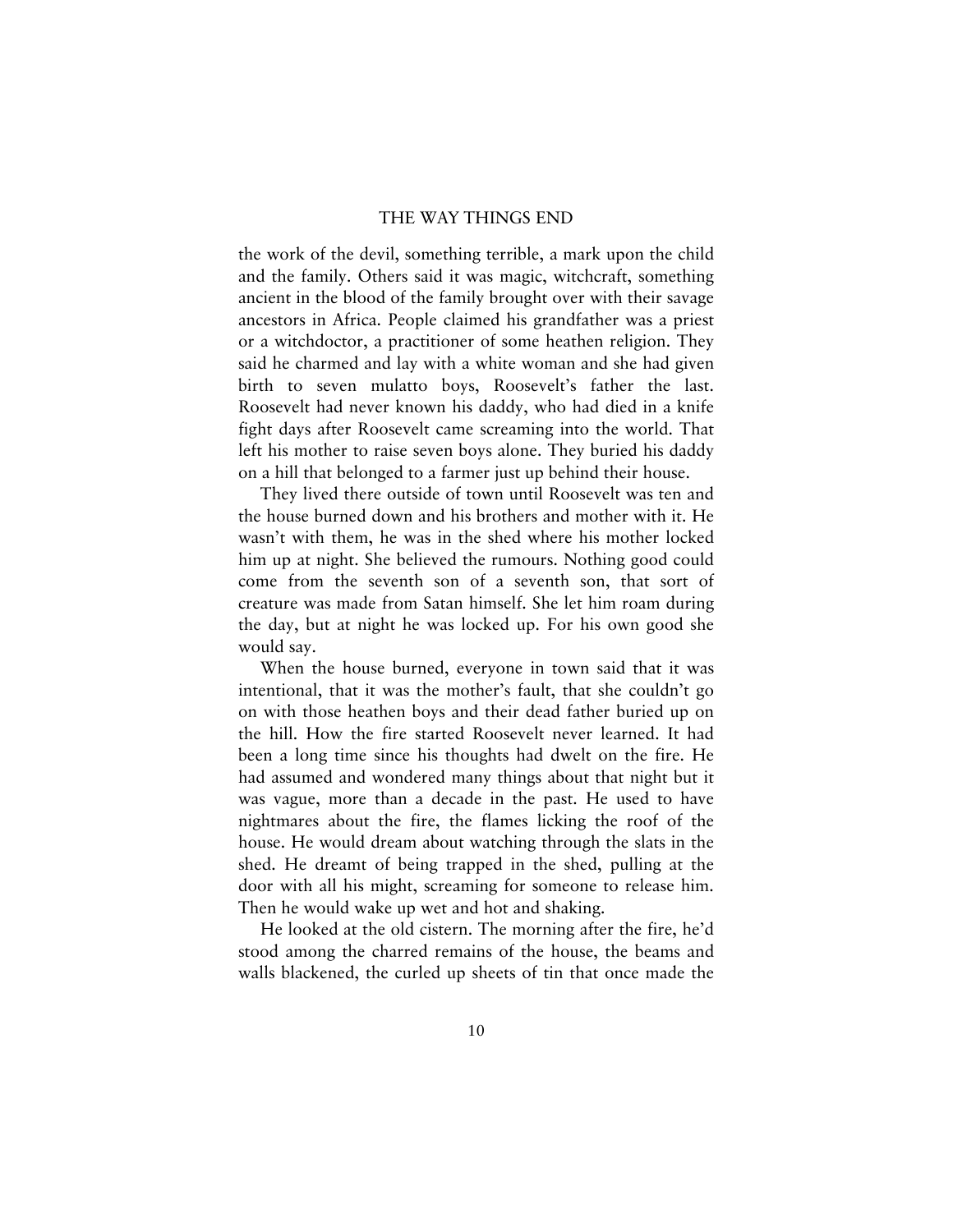roof, the trickles of smoke rising. The old pastor shook his head and prayed while a whole crowd of people stood around. Some of them wept. An old fat woman sang a song and kept looking at the sky, her voice half a cry. It was the only time any folks had come around that house except for when his daddy had died and he didn't remember that. Death makes folks social.

He left the day after the fire and never went back. He disappeared from the town's memory and became a musician. An old man named Willie C. would show him some chords on a guitar if Roosevelt brought him a bottle. So Roosevelt stole bottles of cheap whiskey called Chisel and traded them for lessons. Willie C. would play the blues on his old guitar. Sometimes he would cry and then he would take a drink and play some more. Roosevelt took him bottles almost every day for months. During that time he had grown to know the guitar, the way to move his fingers across the strings, the chords and tricks using the body as a type of drum, a keeper of rhythm. One day Roosevelt went to see Willie C. and the old man was dead, slumped in his chair, his guitar leaned up against the corner in the room. Roosevelt put the whiskey on the table, took Willie C's guitar, and left.

He wandered aimlessly, sleeping in sheds and barns, all the while playing that guitar. Several times he was beaten, sometimes by white folks who caught him sleeping on their land, sometimes by black folks who needed someone to beat. The guitar always survived the beatings and so did he. And he got good on that guitar. He got so good that he found work. A fourteen-year-old blues boy banging out sad tales in dives and back alley bars. It was never a stretch for him, the blues were in him after all those nights in the shed, his brothers and mama burning up in that fire, the preacher shaking his head as if he was disappointed. Beatings from white folks and black folks. There was always music even when there was none. The guitar brought him alcohol and women. Eventually it brought him Dab Wooley who explained to him that he was good, but could be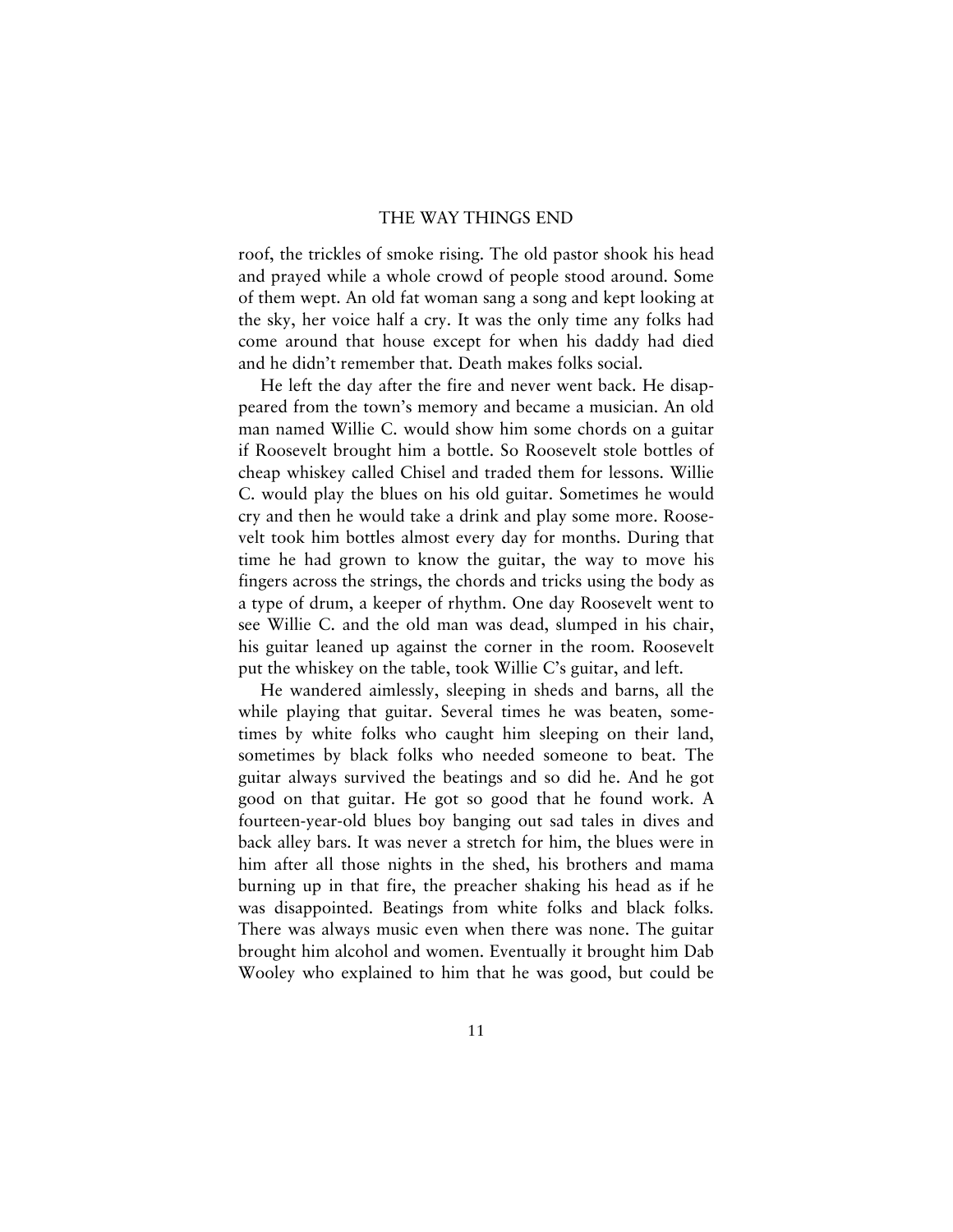great. He believed Dab and the two became quick friends. They drank whiskey and gambled. They had women. Dab became his manager and set up gigs all over. He handled all the money and Roosevelt didn't care. They called him Rooster Springs and Rooster Brown and Lightning Rooster. Some people called him Roose Dale. He made a name for himself. He got famous and Dab got a little bit richer.

Roosevelt scratched in the dust. There were crickets and frogs off in the distance. The moon was midway up in the sky and a big ring was around it like a faint rainbow. He slumped down with his back against an outcrop of worn brick and mortar. He pulled his coat up and buttoned it and brought his arms around himself just as he had on the train. Listening to the frogs, he went to sleep.

Sleep came in drifting waves lasting minutes or hours between waking and drifting again. The night air was chilled and wet. Something rustled in the high weeds and Roosevelt awoke to the sound, thinking of wild dogs. They bayed and wailed. He watched their dark forms meander then merge with the dying night.

Morning came and with it a thick fog. Roosevelt pushed up the collar of his jacket. His fingers still hurt from the day before, as if poor sleep and the night had accentuated the tiny wounds.

He walked through the fog, his arms above the tall grasses to avoid the dew and whatever else lurked below. By the time the sun was up the fog was gone and the chill was dissipating and a warmth, a precursor of the stifling heat and humidity, erased the pain and the uncomfortableness of the previous night. He found a small stream trickling through the woods and he drank from it.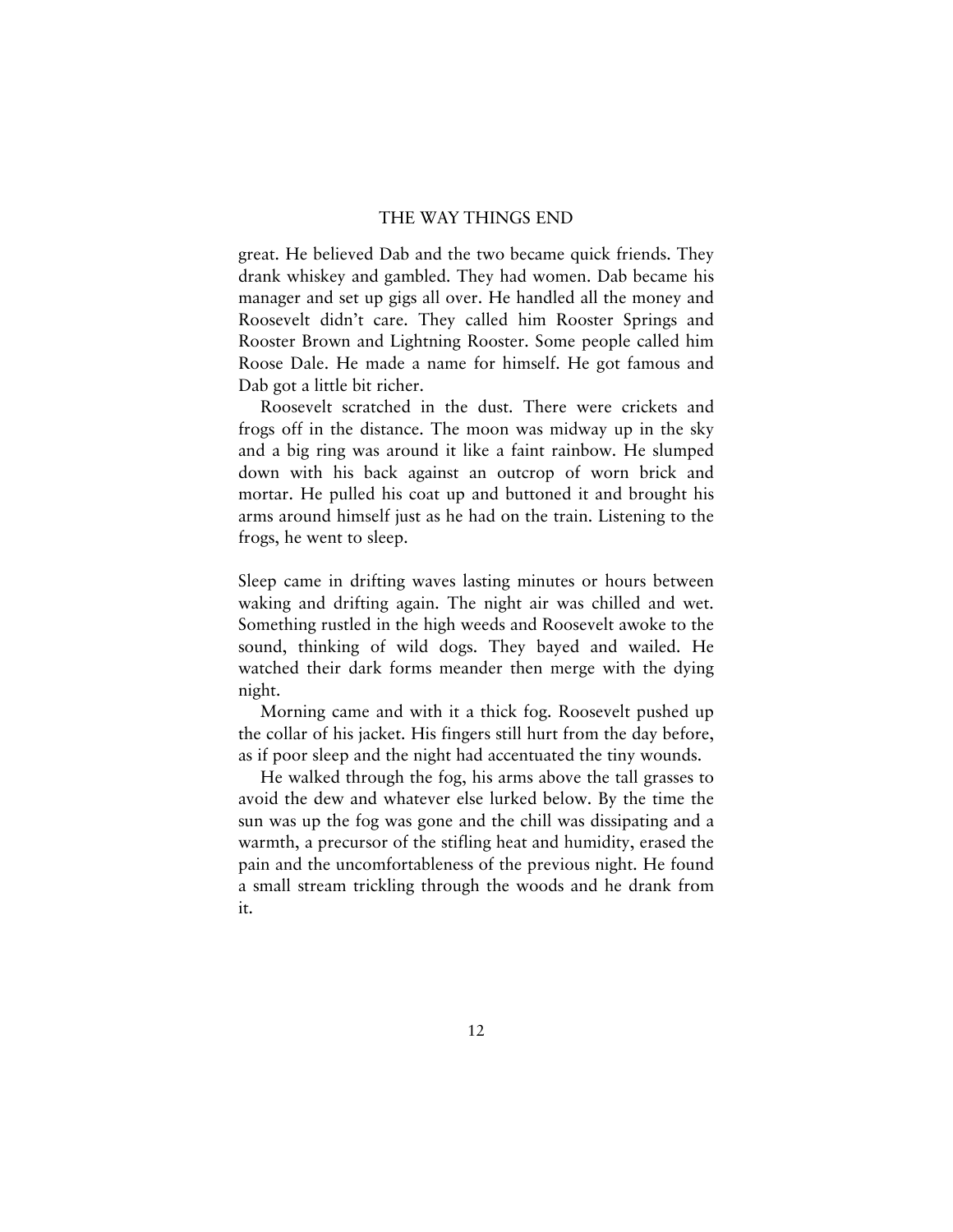He came out of the woods and into a clearing where a dirt path had been made, and he knelt and looked back toward the woods. The wind blew easy in the tall grass.

The path led to a small house on the edge of the clearing. The house had a rusty tin roof, orange and brown and streaked. Grey wall boards were plastered with mud and straw and cloth; some hanging loose. Mud dauber nests were under the eaves and the swayed porch beams. A creek rock chimney gave out no smoke, but there was firewood neatly piled under the porch between the limestone blocks on which the house sat. A mesh screen door hung partway open. Roosevelt listened for dogs then, hearing none, walked slowly up the path. He took his hands from his pockets and whistled.

He knocked at the door and waited. There was a shuffling sound inside like heavy cloth pulled over the floor.

'Who's there?' came a withered old voice. It was a woman.

He ceased whistling.

'Just me, ma'am. Roger Sands.'

It was the first name that came to mind. He didn't look like a Roger nor had he ever known a Roger. Roger Sands. He repeated it to himself silently.

'Come on in, Roger Sands,' said the voice.

Roosevelt opened the screen door. Across the small room in a wooden rocking chair sat an old, white haired woman. She was in a dirty sleeping gown. She looked toward Roosevelt and he saw her eyes. They were white and cloudy, milky things set in her wrinkled head.

'What can I do ye fer? What was yer name again?'

'Roger. Roger Sands.'

'Roger Sands?'

'Yes, ma'am.'

'Well Roger Sands, you either must be lost or workin' fer the government to be out here.'

Roosevelt closed the screen door gently behind him.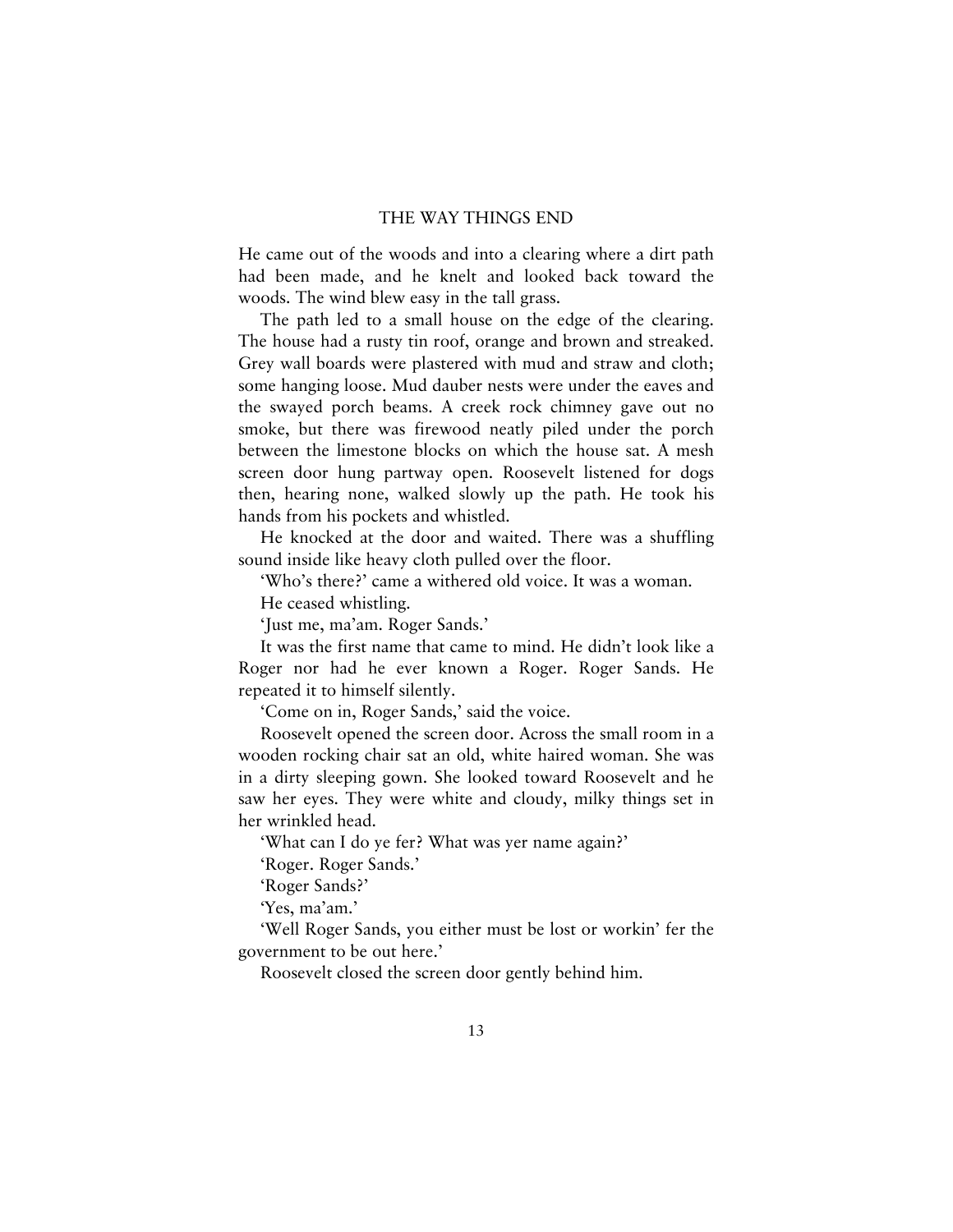'I ran into some bad luck ma'am. Some men on the train robbed me. Took my money, my bag.'

'Robbed ye?'

Roosevelt eyed the old woman. He looked at her eyes and waved his hand. A bird sang outside and the old woman turned her head.

'Yes, ma'am. Took all I had.'

'Pretty bird.' The old woman rocked. 'Was they niggers?'

That word from her ancient mouth, not angry, but something simple, as if the laws of the universe had been written for such things to be uttered without thought, something handed down to its emissary, a blind old crow shacked up and left for dead in a southern wood. He thought of the slats of the shed his mama kept him locked up in, how the light looked in the mornings. How the light looked on that last morning.

'Yes, ma'am.'

She huffed and he wondered if she sensed anything about his appearance from the sound of his voice.

'Niggers these days is out of control, I tell ye. They used to steal my chickens, when I had 'em, chickens that is. They used to come round here and steal my wood and my chickens. Steal my wood in the winter if ye can believe that?'

'I can believe that, ma'am.'

'So you want I should give ye some money or something since you got cleaned out? You must a saw that sign in my yard that said charity house?'

Roosevelt looked out the door for a moment. The old woman grinned with rotted teeth.

'Cataracts took my eyes but not my sense of humour. Or my Christian heart,' said the old woman. 'I don't have no money but I do have soup. I'd be willing to share I reckon.'

Roosevelt watched as the old woman got to her feet. She looked a sprawling mess in her dirty gown. There was a tear in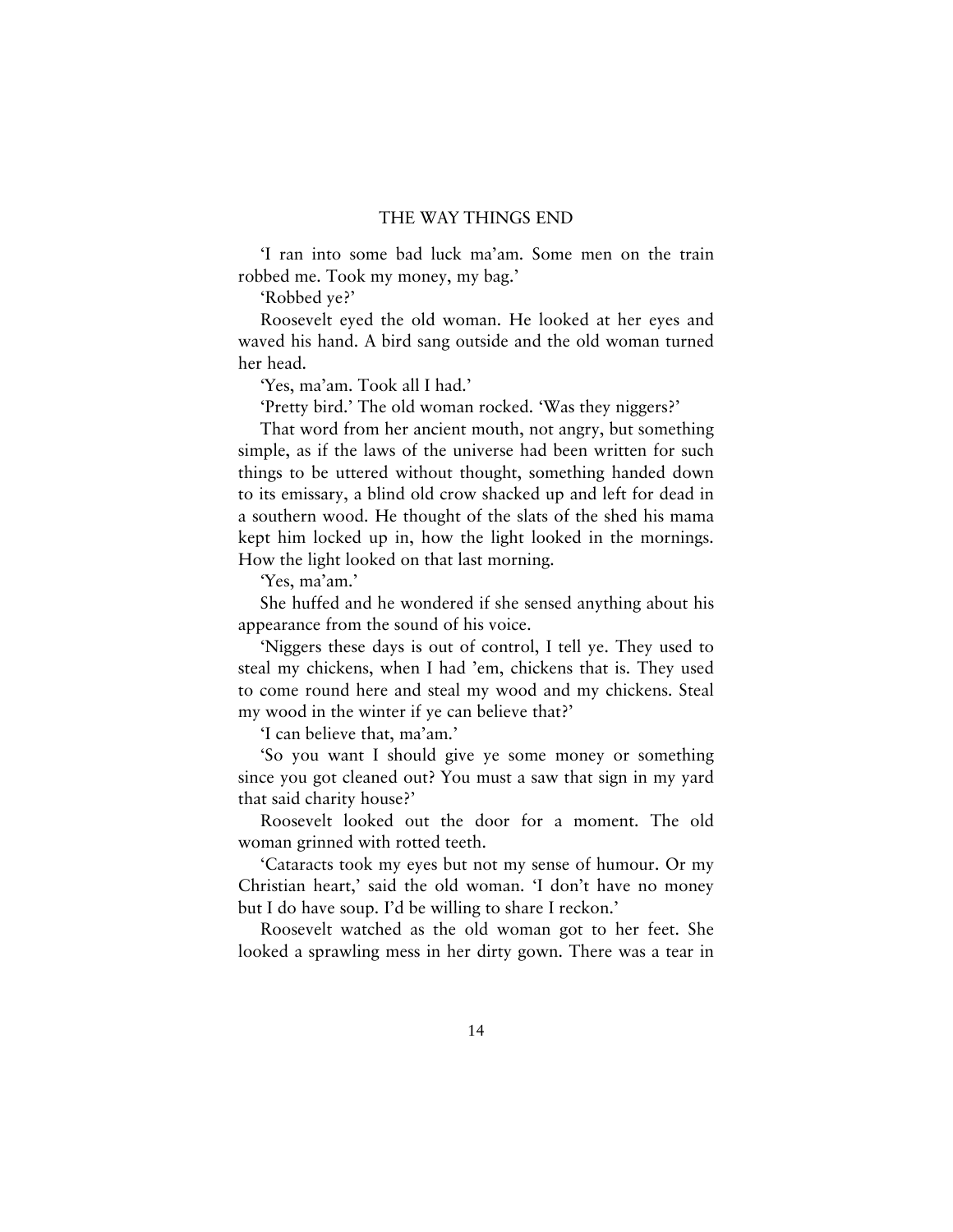the fabric along the side and he saw the black veins of her leg, the milk white fat of her thigh.

'Soup sounds might' good, ma'am.'

'Well.' She walked toward him and felt her way to the table. 'You'll have to wait while I heat it up. Soup don't heat itself up ya know and I don't eat cold soup. I ain't like some people.'

Roosevelt stood watching her as she made her way around, feeling about with her cane.

'Sit down here, young man. Roger. Don't just stand there all awkward. I might be blind but I can still feel.'

Roosevelt pulled a wooden chair out from the small table. He checked the back of it as it seemed unstable. He eased onto the chair and found it sturdier than he had anticipated.

'This here soup is just vegetables brought over by that boy last time he came. I just eat soup now that I got old.' The old woman laughed.

'Yes, ma'am.'

He watched her as she tottered and sluffed around, feeling the stove and the swollen wood-topped counter. There was black mould on the floor, like the crawling veins running up her flaccid legs. Her fingers searched for a box of matches just out of her reach.

'To the right a bit,' said Roosevelt, watching.

Her hand fell on the matches.

'I know where things is, young man. I've lived here twentyeight years and the last few of them has been blind.' She got down on her knees at the foot of the stove. Her breathing was heavy and hard. 'You young people,' she said.

Roosevelt watched her fumble around for a moment. There was something familiar in her debility and he imagined his mother when he was real young with the weight of him and his brothers on her neck, taking them all to the store and yelling at them to get off this and get out of that and stay quiet and hush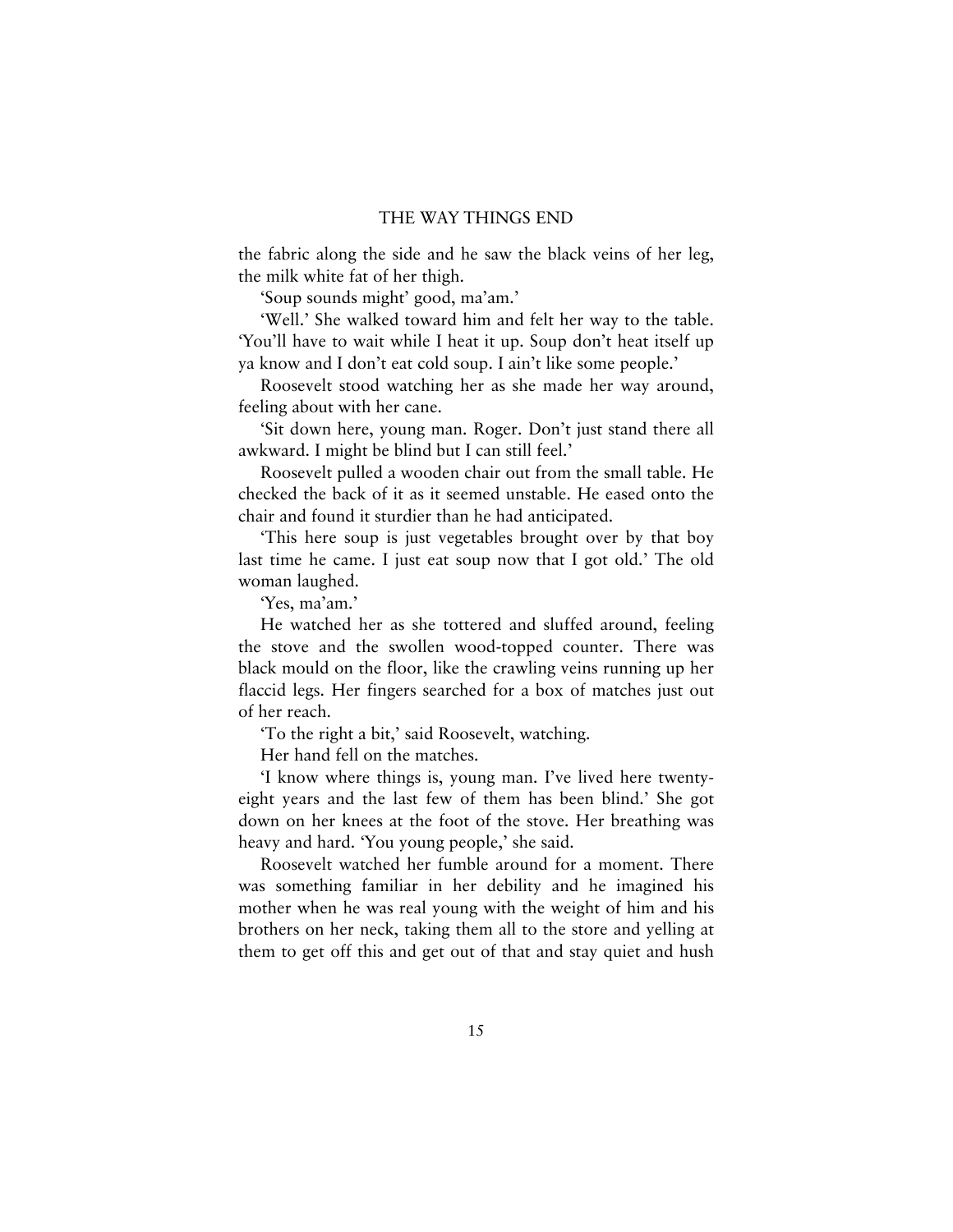up. The old woman was pathetic, a sodden lump he imagined too ornery to die.

'Ma'am. Would you like me to light that fire?'

The old woman was visibly frustrated.

'You seem achin' to do something so come over here and do it.' She huffed and got to her feet standing like a weird old doll with its arms out to the side. She had no neck and her back was hunched.

He took the matches from her and got down and looked in the stove. The wood inside was black and burnt. The old woman shuffled around the table and sat down.

'Just gonna put some kindling in there, to get it going,' said Roosevelt. The old woman was silent.

He took a bit of paper from near the wood box and crumpled it. He took some kindling and several small pieces of wood and arranged them neatly inside the stove, in a crosshatched way with the little pieces at the bottom and the fatter ones towards the top. Then he lit a match and watched the tiny flame erupt and dance onto the match head. He put the match to the paper and the flame grew. The wood was dry and caught easily. He closed the door.

She said, 'Sometimes this boy comes around and helps. He busts up wood and breaks up kindling fer me and sometimes fixes things I can't fix.' The old woman laughed. 'Once he got stung something awful by mud daubers. They stung his forehead poor old boy. Next time I seen him we laughed about that.'

'I been stung by a mud dauber.'

'They smart. I got stung on my neck when I was a girl. Lord I cried so hard.'

Roosevelt looked at her, at her black and brown smile, her wrinkled face.

'That soup pot is over on the back step,' said the woman. 'Put it on that fire.' She pointed off to nowhere, her fat arm lost in space.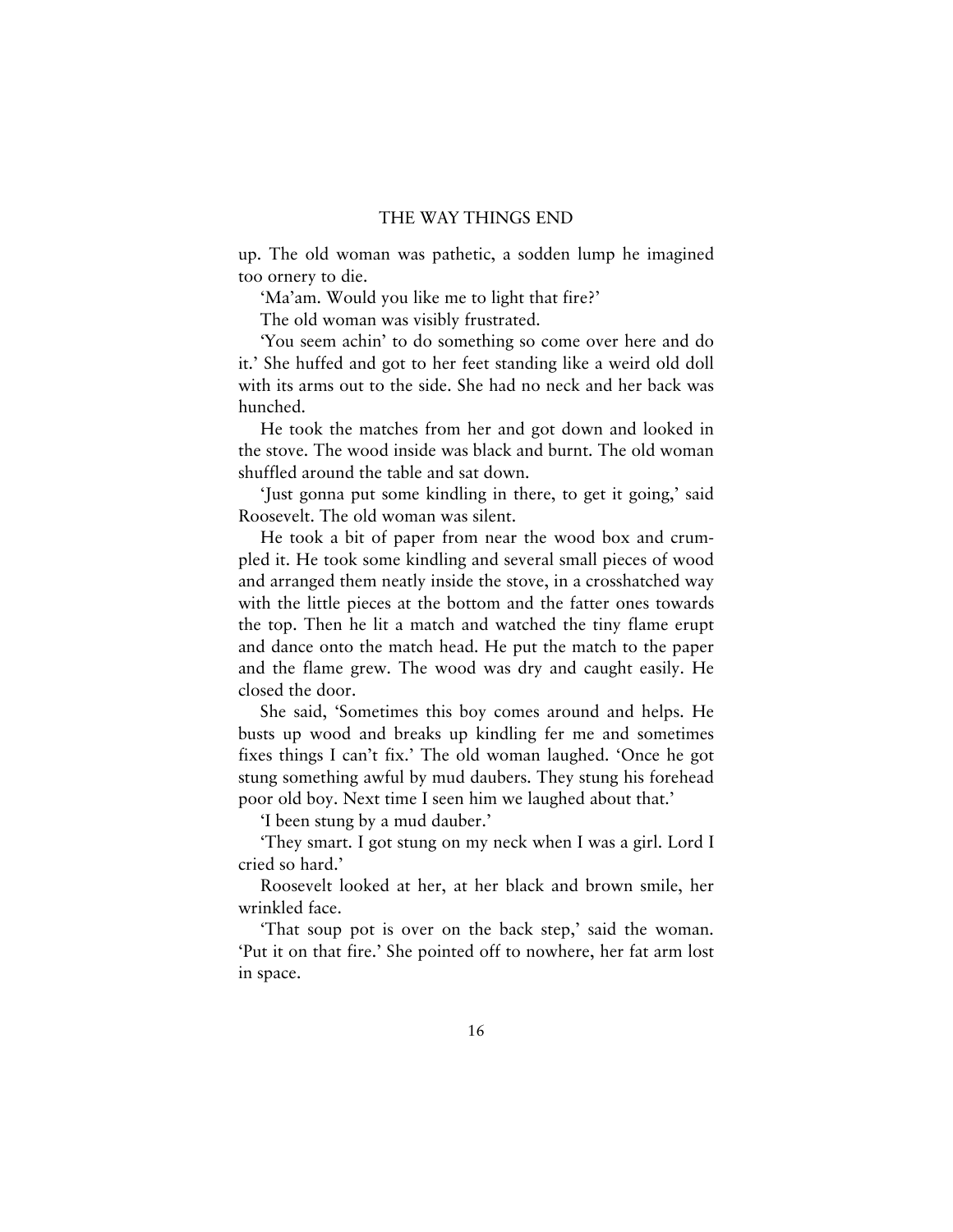Roosevelt took the pot from the back step, raised the lid and was taken aback by the smell. The vegetables had rotted and the liquid was a foetid, oily mess.

'That's good soup there. I just made that.'

Roosevelt looked at her and then put the lid on it. 'It looks good,' he said. He put the pot on the stove.

The old woman began a story about once when she was a girl how she and her daddy had gone all the way to some place called Cordsville and bought ice cream. Roosevelt didn't listen much but he murmured or laughed occasionally. He looked around as she talked, at the filthy mess, the unkempt place. He imagined the difficulty she must have had living alone all these years, an old blind woman in the middle of nowhere. He thought about his own mother and the place he had slept the night before.

The old woman laughed about something and then she started to sing . . .

*I see the stars, I hear the rollin' thunder, His power throughout the universe displayed. Then sings my soul, my Saviour God, to Thee; How great Thou art, how great Thou art!* 

Roosevelt was amazed at the power of the woman's voice. 'They used to sing that song in church,' he said.

'It's an old song. Always my favourite. I used to sing it real good, not no more though.' There was a sadness to her words. Roosevelt heard the loss, he saw it in the way her dead eyes looked. 'Now my husband, before he died, he could sing and play a guitar like nobody else. He could have been famous for guitar playing had someone heard him besides me.' She laughed.

The soup on the stove had begun to stink even worse than it had when Roosevelt had taken the lid from the pot.

'You still have his old guitar?'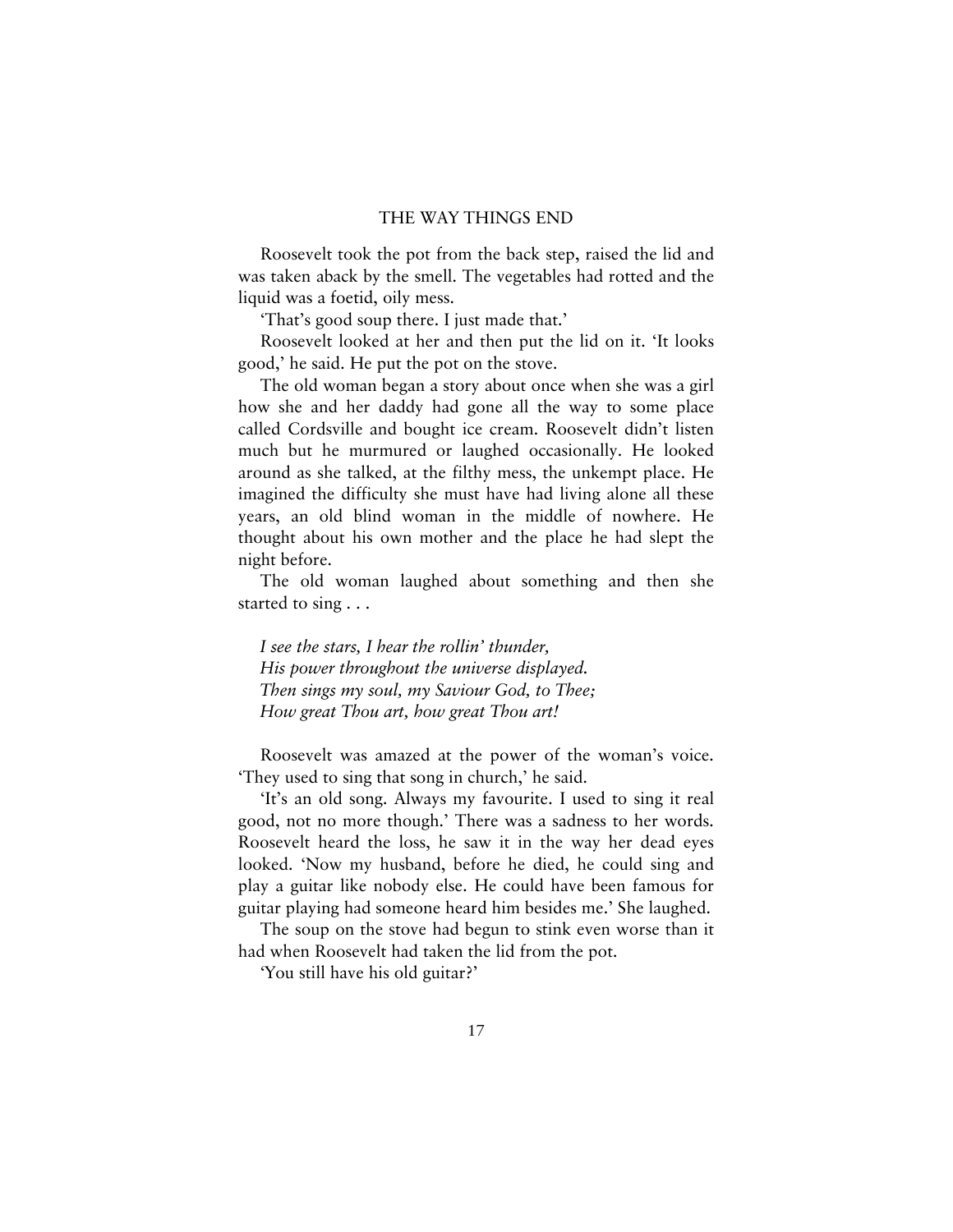'Got it somewhere, in the closet I think. That boy. . .'

'The one that got stung by the mud dauber,' joked Roosevelt.

'Yes. He used to play it when he would come over sometimes. He couldn't play too many songs though, not like Elmer. You smell that soup? That's just how my mammy used to make it.'

Roosevelt nodded. 'Smells real good,' he said. He looked around the place and rubbed his shoulder. His back ached. 'Mind if I look for that guitar?'

'Don't mind. It's there, in that closet over yonder.'

Roosevelt went to the closet and opened the flimsy, thin wooden door. Behind it was nothing more than a broom space that was dark and filled with spider webs. The guitar sat at the bottom, on top of a metal bucket half rusted. He took it out and brushed the cobwebs from it. He blew some dust from the body and closed the closet door. An old parlour guitar.

'You find it there, young man?'

'Yes, ma'am.'

He looked at the guitar and at the dust that had settled on it, at the greened strings and the wear on the edges of the body. A small crack ran up from the bottom of the soundboard. One of the tuning pegs was chipped and he wondered how long it had been since the thing had felt a human's touch. He ran his finger around the inlay of the sound hole and put the body of the instrument against his own body and gently brushed the strings with his fingers.

'Sound like you know how to play, huh?' asked the old woman.

It wasn't nearly as nice as his, the one he had lost.

'No. No, ma'am. I always wanted to play guitar, but I never learned. Never really had the time I guess.'

'Shame for a young man not to know how to make good Christian music. These days it's all that rowdy music everywhere. Young folks hootin' and hollerin' and dancing up a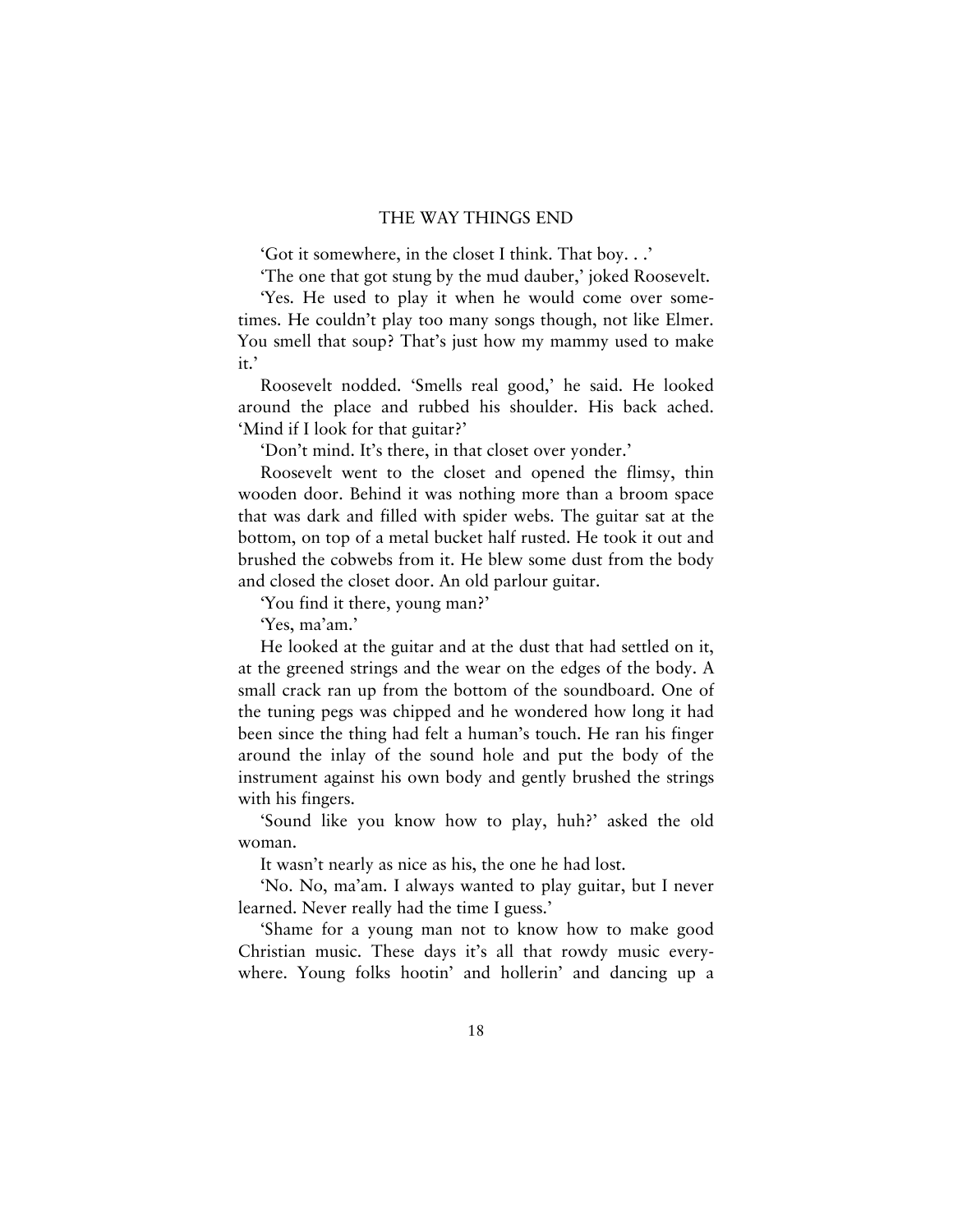place. There's a judgment for them people. One day, young folks and black folks and you and me, we all stand before the Lord.'

'Yes, ma'am,' said Roosevelt. He closed the closet door and set the guitar down in front of it.

The rancid stink of the soup had filled the air and Roosevelt wondered if the old woman's sense of smell was as dead as her sight. He imagined she was used to the smell and probably the taste as well.

'That soup's done. What's your name again?'

The question caught Roosevelt off-guard. The silence swelled. He heard Dab Wooley in her voice. 'What's your name again?' The first thing Dab had asked him. He fingered the razor in his pocket.

'Robert. Robert Sands.'

The old woman stared dead-eyed into an abyss, somewhere through Roosevelt and into the wall of the shack house and out beyond into the southern wood. She seemed to tremble and her mouth moved without words.

He took the razor from his pocket and unfolded the blade as if the instrument was the most delicate of all creations, then he set it gently on the table.

'You ain't from around here are you, Robert? I never heard of no Sands up here. I know most everyone, but not no Sands.'

'I'm from up north a ways.'

'Up north.' She tilted her head as if thinking real hard. 'Suppose people are all the same though. Up north or round here. Some folks kind-hearted some not.' She swallowed hard, audibly, like the echo of a stone sinking in a deep well. 'Some folks been through a lot, done a lot.'

A silver stretch of mirror, his distorted reflection in the steel. He turned the blade over twice. Aquiline; long and thin and deadly. It had been a gift from Dab. 'Never know when you'll need it.' That's what Dab had said.

Again the silence. Roosevelt remembered his error. *Roger.*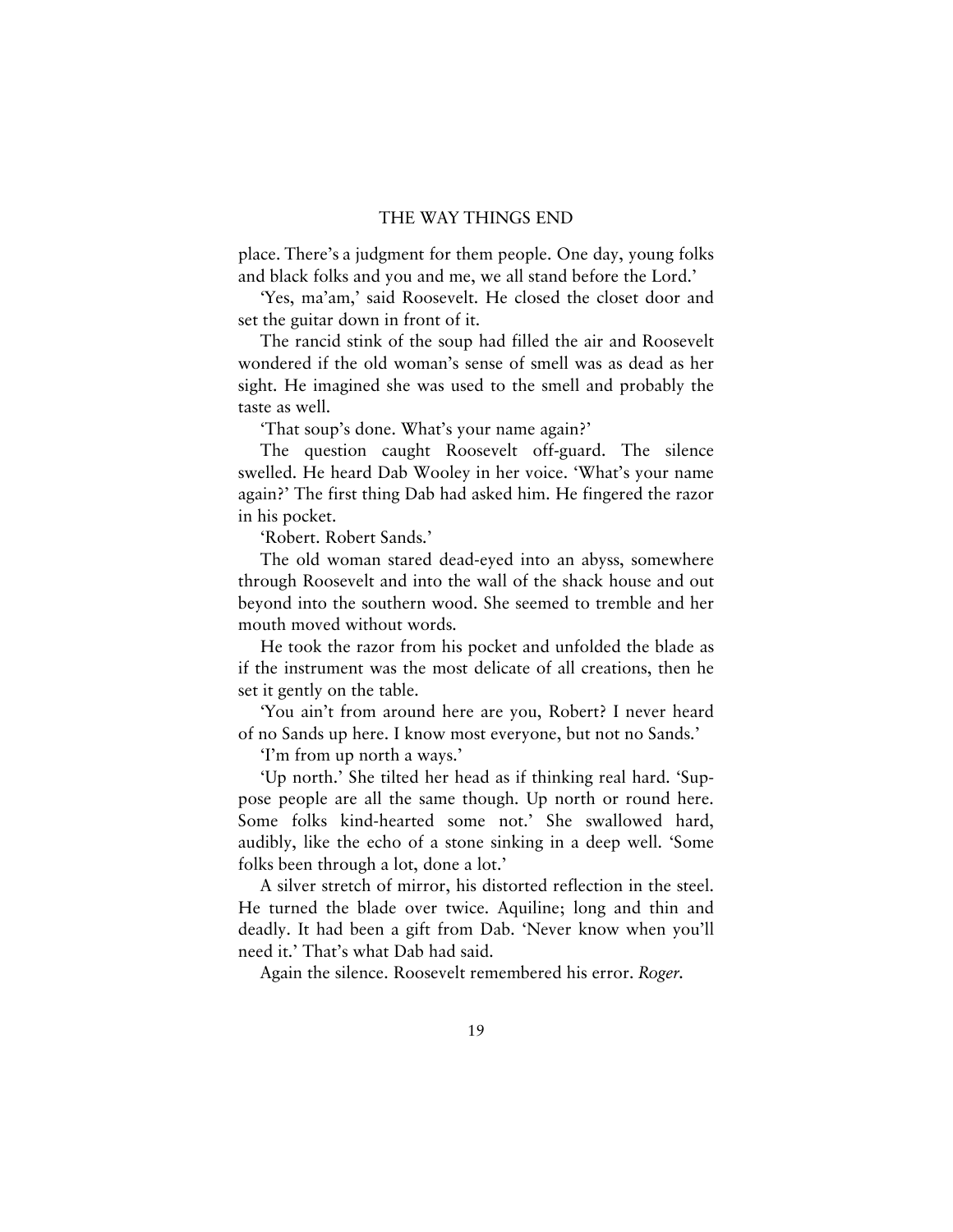'Let me pour that soup.'

Birds sang outside. She nodded and said nothing, helpless in her dark world.

Roosevelt poured the old woman a bowl of soup and set it in front of her.

'Here'

'Thank you, young man.' Her voice was weaker now as if she was about to cry.

She fumbled around the bowl and found the spoon.

'Just like I'm rich. Being waited on by servants.' Her voice was shaky like her hands.

Roosevelt sat in his chair and poured himself a small bowl of the squalid mess. The razor lay open next to the chipped bowl and he imagined it the only thing clean in the house.

'Thank you for the soup.'

'Just like my mammy used to make. Just like it.' Triumph in her voice accompanied by nervousness. Roosevelt wondered if she had remembered the first name he had given. She stared dead-eyed at him, her grey irises like new eggs, wet and thin and opaque. 'We all done things we regret. All of us.'

Roosevelt stared at the bowl of soup.

'Yes, ma'am,' he said.

The smell of the soup reminded him of garbage, peels and husks rotted in the sun, a pig sty on an August afternoon. He moved his spoon around in the dark contents of the bowl. Then he picked up the razor and cut an overgrowth of cuticle around his thumbnail, folded up the razor with a movement he had practiced a thousand times and shoved it into his pocket.

The old woman did not speak while she ate but she was not quiet. She ate loudly and every now and then she would spit a little soup back in the bowl, as if something had offended her sense of taste. Roosevelt found it difficult to watch her and turned his eye to the guitar against the closet door.

'Just like my mammy used to make.'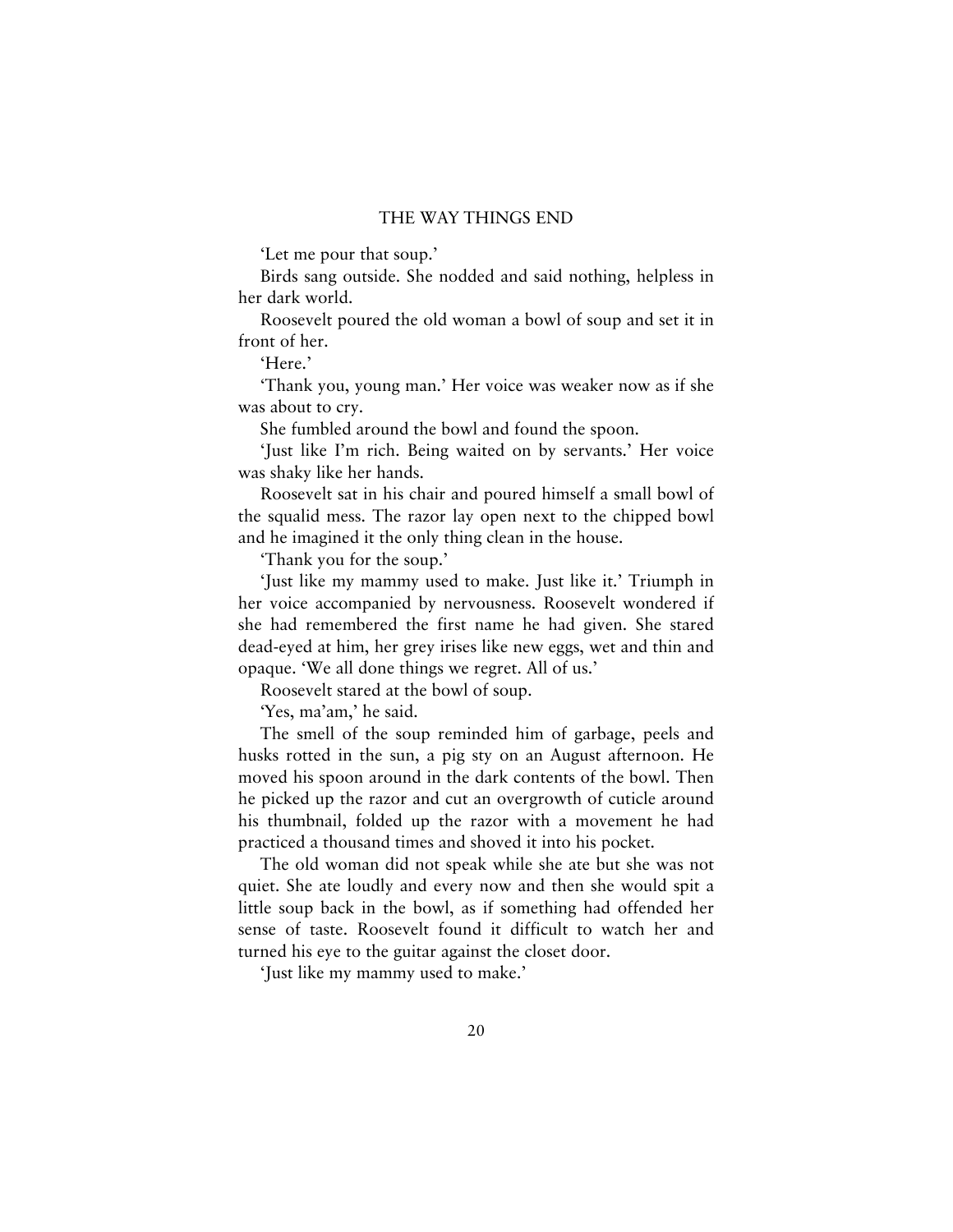The old woman finished her soup and Roosevelt took the bowl.

'Now, you know there ain't nothing free,' said the old woman.

Roosevelt watched her.

'No sirree. I expect you'll do me a bit of work tomorrow before you head out. Help an old lady.' She sounded both serious and sad. Then she grinned. There was a dark green something in the gap of her front teeth.

'Yes, ma'am. My mama raised me not to be no freeloader. I've never taken nothin' in my life without workin' for it.'

'Well then, you had a good mammy, that's for sure. Lots of young folks don't care what their mammy's say no more. Think they know everything. Why there is so many problems in the world today. Young folks your age forget what they mammy's taugh' 'em and run off and behave like heathens.'

'Yes, ma'am.'

She paused, and if it wasn't for her blindness, she would have been gazing directly at him. 'You can sleep outside in the shed.' Her voice was dull. 'Should be a blanket in there that boy uses when he stays over. In the morning you can bust up some wood for me. It's round the back if you didn't see it when you came up.'

'I saw it.'

'Good mammy I say. Raised up in the way of the Lord.' She coughed.

'We can finish that soup for lunch tomorrow. After you bust up that wood.' Her face was sour, flat, a husk.

'Yes, ma'am.' Roosevelt stood up. 'I suppose I best get some sleep and get up early. Never liked workin' in the hot sun.'

The old woman nodded.

Roosevelt went to the guitar and picked it up as quiet as he could. At the front door he looked back at the old woman.

'Night, ma'am.'

She stared at the stove.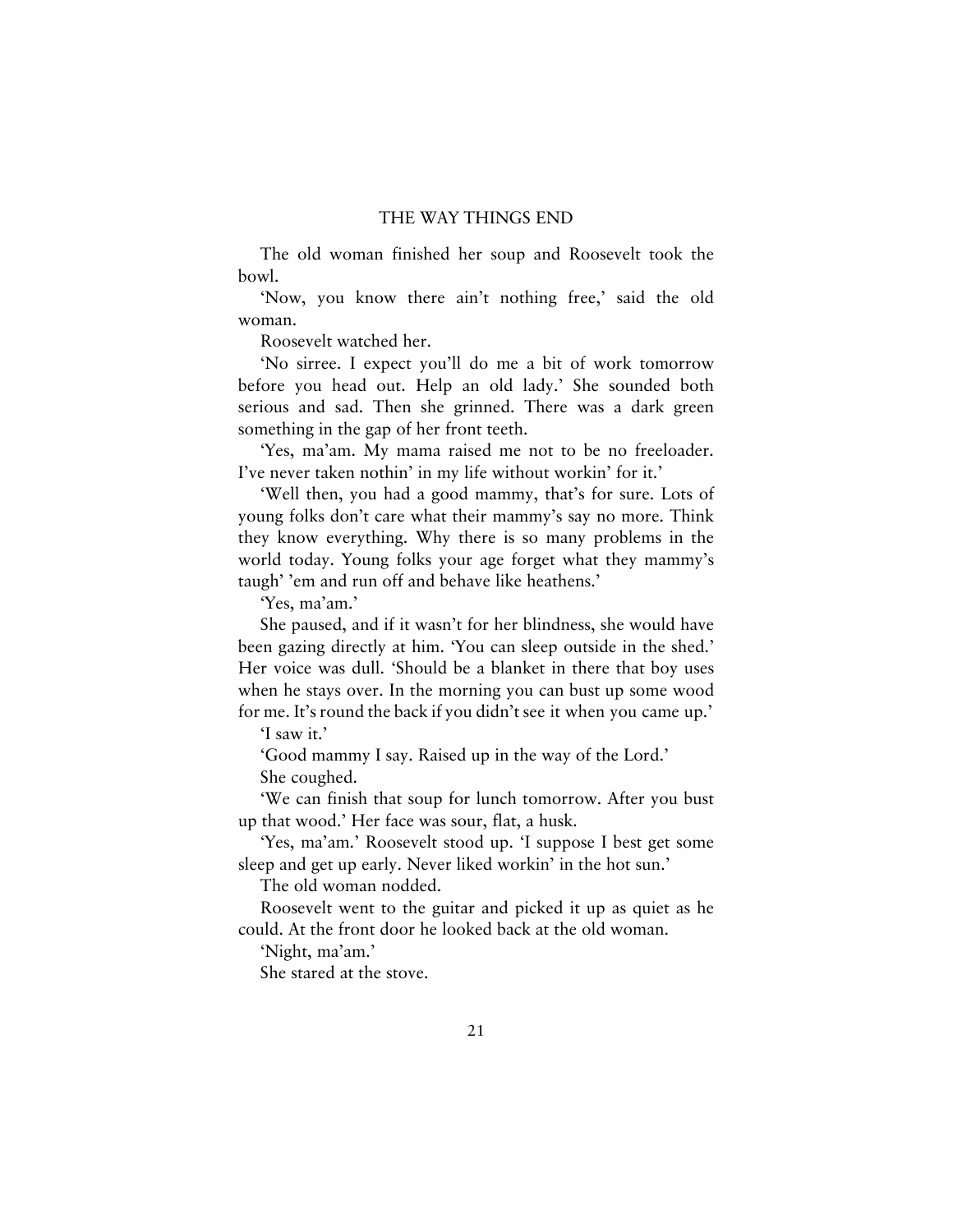He went to the shed out back. Inside were some old corn cobs and busted wood crates all pushed to one side. On the floor was a grey, wool blanket. It was dirty but dry. Roosevelt picked it up by one corner and shook it. Heaves of dust came from it. He took it and wrapped the guitar in it. He scrounged some pieces of twine, a couple of long ones and a handful of shorter pieces that he tied together. He twisted the twine around the blanket and pulled it taut, around the neck first. He tied another two pieces around the body. He used the leftovers to make a crude harness. It took several adjustments and the finished product wasn't comfortable, but it worked.

By the time he had finished wrapping and securing the guitar, the sun was nearly down. He filled an old clay jug with water from the old woman's well. He waited till it was dark and then started walking.

He walked for several hours along a winding path and then veered off into the woods. When he had grown tired, he sat down with his back against a tree. He ate some blackberries that he had found earlier and saved in his pocket. He listened to the woods as he ate and it was quiet. Sometimes a small critter would rustle in the undergrowth. Sometimes the wind would come up. After he finished the berries he took the twine from around the blanket, unfolded it and gently brushed the strings of the guitar with his fingers. He adjusted two of the tuning pegs, brushed the strings again, adjusted another peg.

He smiled and began to play.

The music came to him with ease, as if it had been waiting in him, as if it was wanting to be set loose from his mind and his fingers. It's a reservoir, he thought as he played. He started to hum and then he sang a little. He sang about leaving things behind and murdering a man in the dark. He sang about his dead mother. He fell asleep playing, his mind completely relaxed.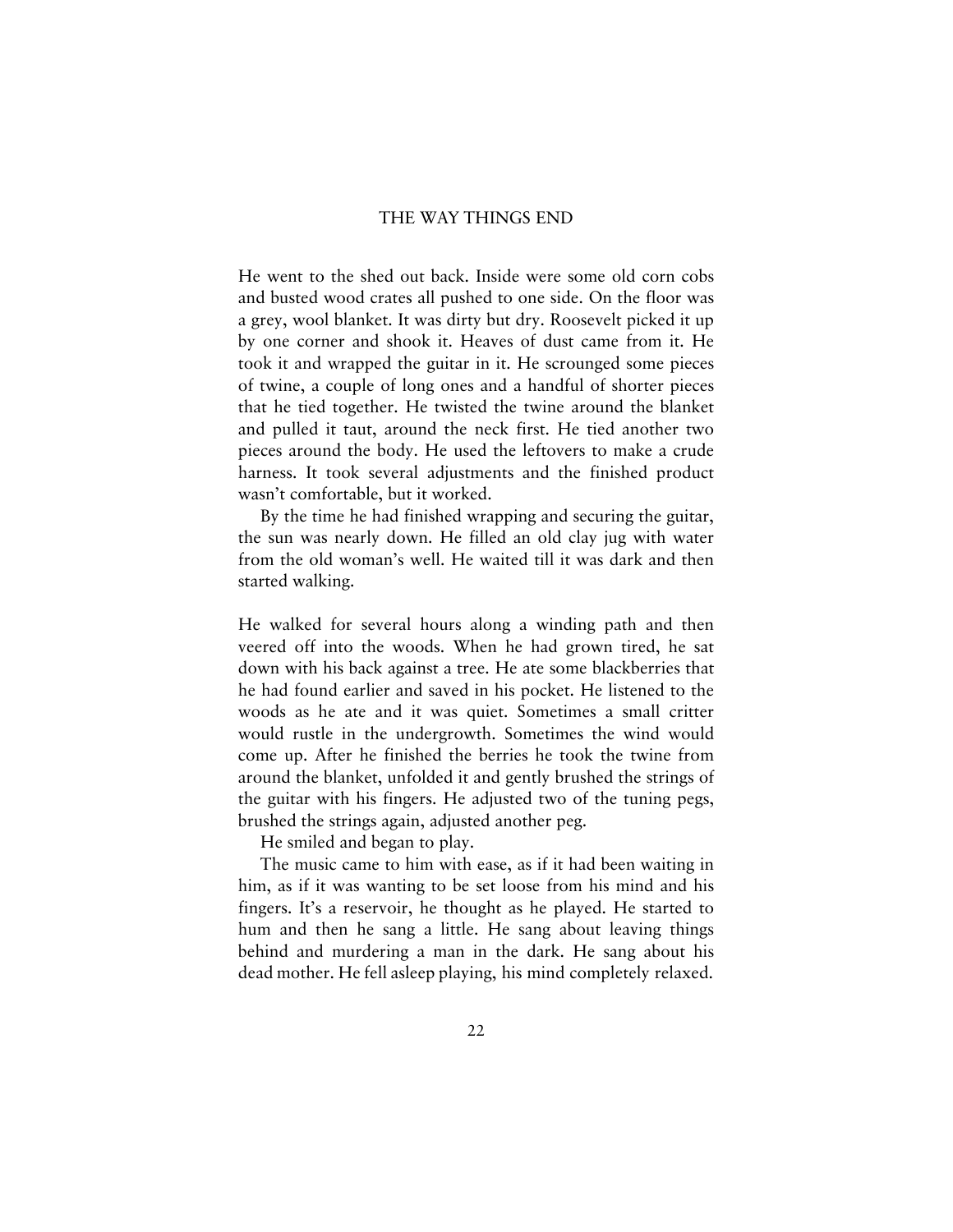He awoke the next morning and found that he had pulled the blanket up and over him at some point in the night. The guitar was on its side less than an arm's length away. He stood up and although hungry and exhausted he felt good and he still felt the music from the night before.

Played it to sleep, he thought.

Roosevelt walked for a while. The music was in his mind and he could feel it in his fingers. He thought of Dab Wooley and of the joints where he had played, where he had drank into the night with women on his lap and at his side, his arm draped over them. The laughter. When he came out of the woods he found himself on the edge of a dusty road.

The rest of the day he stayed on the road.

When night came again he was hungry, his stomach in knots, churning and growling. He felt empty and his legs were tired. There was a heaviness in his head, in the back of his neck. The landscape became a flat expanse with only the moon looking down and that long, red clay road. All around were fields, tobacco on both sides. Way on down the road there was a single light.

The light was on a post in the middle of a gravel turnaround. It was a bus stop, as indicated by a hand-painted wooden sign. There was a bench under the light. The turnaround was off to one side of a four-way intersection. Roosevelt stood in the middle of the intersection and looked south, then north. It all looked the same. He looked up into the sky, the circle of hazy yellow created by the light slowly fading until he could see the stars, tiny blue and white points in the black above. He imagined it all a dome, with him inside, the sky just a single big roof that covered everything.

Roosevelt sat down in the middle of the intersection. He lay back with the guitar at his side. He put his hands across his chest and interlocked his fingers. For a moment he thought about the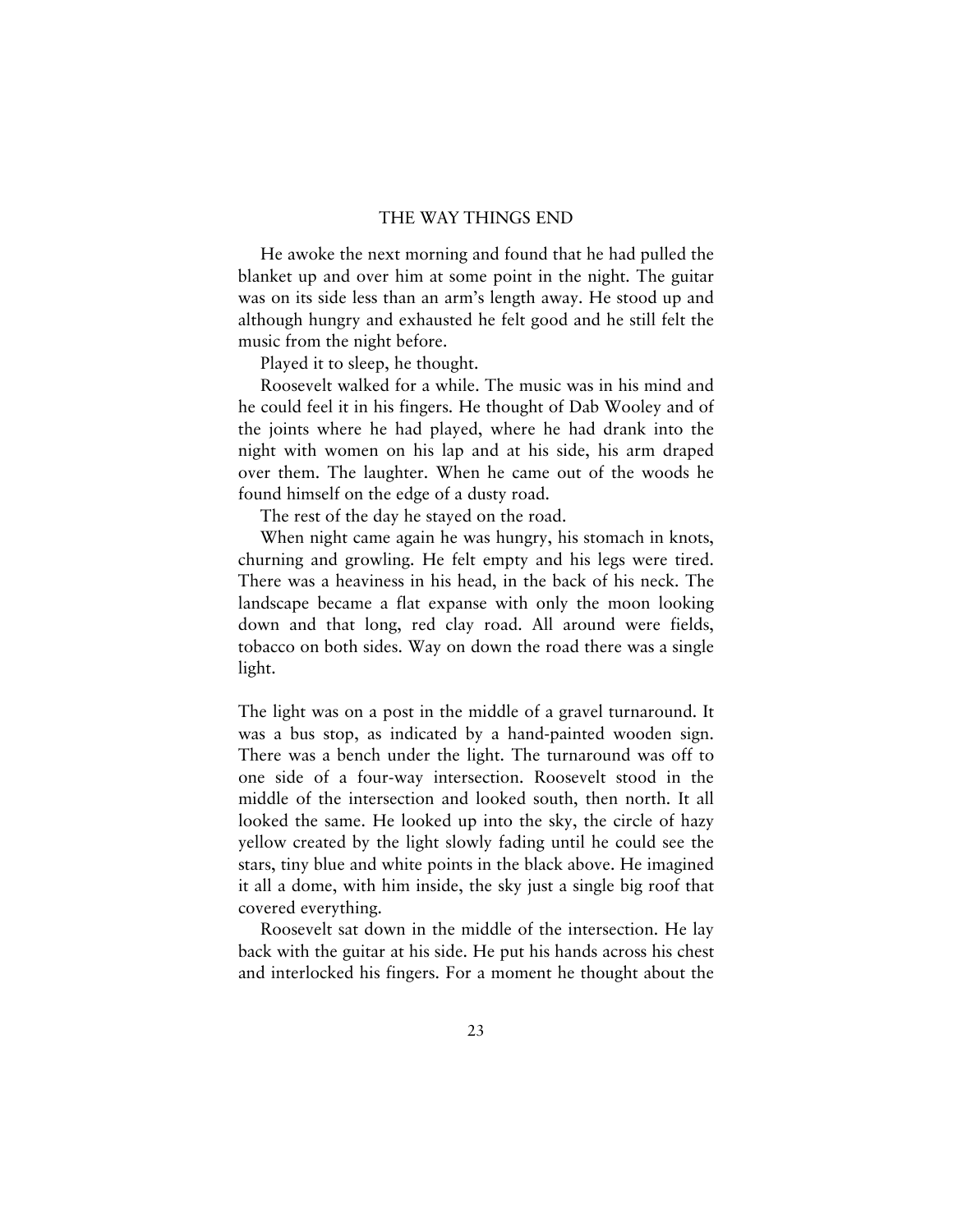darkness around him, the idea that he was in a giant coffin. He wondered what Dab Wooley would have looked like in his coffin. How his mama must have been raising a riot over her boy's death, Murrel and Arness plotting revenge off to the side.

There was a light breeze and the tobacco rustled. The whippoorwill was there for several short songs and then it was quiet. Far away, over the fields from what direction Roosevelt did not know, came the whistle of a train.

He sat up and listened. The whistle came again and he thought about the two men he had met days before and he wondered if they were riding the train he now heard across the featureless expanse.

The wind picked up. Rain, he thought, rain is coming, a storm. He could smell it. He stood up. The lamp at the bus stop flickered.

He took the guitar and began to play.

He started as he always did, fingering the strings and knocking his fingers against the body like it was a drum. He remembered some of the stuff he had sung from the night before and he sang it again, but with different words.

And then something happened inside Roosevelt Sands, something that he could not feel or touch, something of which he was completely unaware. His music became a voice and it rose up and merged with his mind and the two things spread out from his fingers and the instrument that he held.

Wave upon rippled wave, floating sounds of metallic pings and rhythms and harmony building from nothing into chaos, into magic. It was as if he was picking incantations lodged somewhere deep within the instrument, as if every wrong done by and to him slept inside it, as if the weight of the world sat upon that crossroads in that red clay amidst the fields. He was at one with the increasing wind and the tiniest parts of matter deep within the soil, the molecules and the atoms like little universes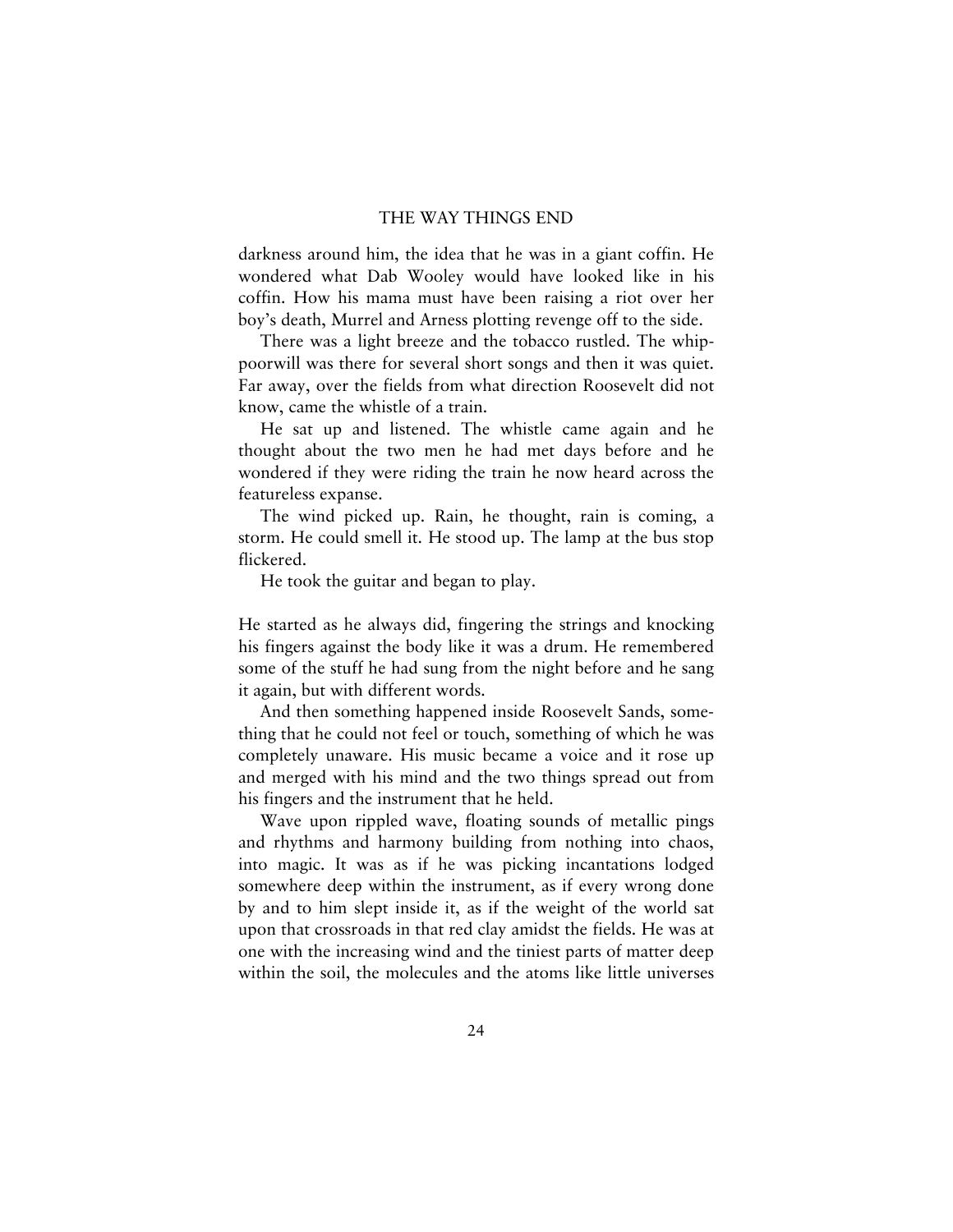contained one within another, all vibrating to the sound that flowed from his fingers on those strings. The music reached into every world, into the cells of the grass and its roots, down lengthy dark passages where the tiniest of creatures dwelled, the worms and the ants and the dead old fossils which had lived long before any man stepped upon the soil. He could sense somewhere in his deepest thoughts that he had found the key to all things, his music, the rhythm, the building of the sound, the train, the blind, the hatred, the memories of Dab Wooley, his brothers all within the flames, his mother cursed, the preacher's sweat and the fire of a thousand hells. All of the fear and love and hatred and joy came out in his song. It bloomed upward in invisible perfection, spreading throughout the world and Mercury, Venus and Mars and the distant spheres of gas and ice, rolled past stars and nebulae. Sailing it went in billows and splintered outward through time, through every age and at all peaks and lulls and hums that had or would ever come into being. The song, a single word rolled through the cosmos, the beauty of all things terrible to come.

Roosevelt played and the universe shifted.

He lay there in that red clay soil in his torn pants and dirty shirt and the ragged black coat he had once worn to church. He lay there half-drunk, intoxicated by the divine voice which inhabited him. He spoke upward into the dominion from which all life sprang without a single word being uttered from his lips. He screamed into the infinite, the eternal thread of existence and reality, the being that binds all things taut and whole. Eternity heard his voice, his voice in the song sung perfectly as it had never been before, never by a single creature on any world. Now spoken by the lowliest of men, the most enraged and bent, the most tortured and misunderstood, a voice of suffering, the voice of all those who had felt pain or loss or separation, that was his song.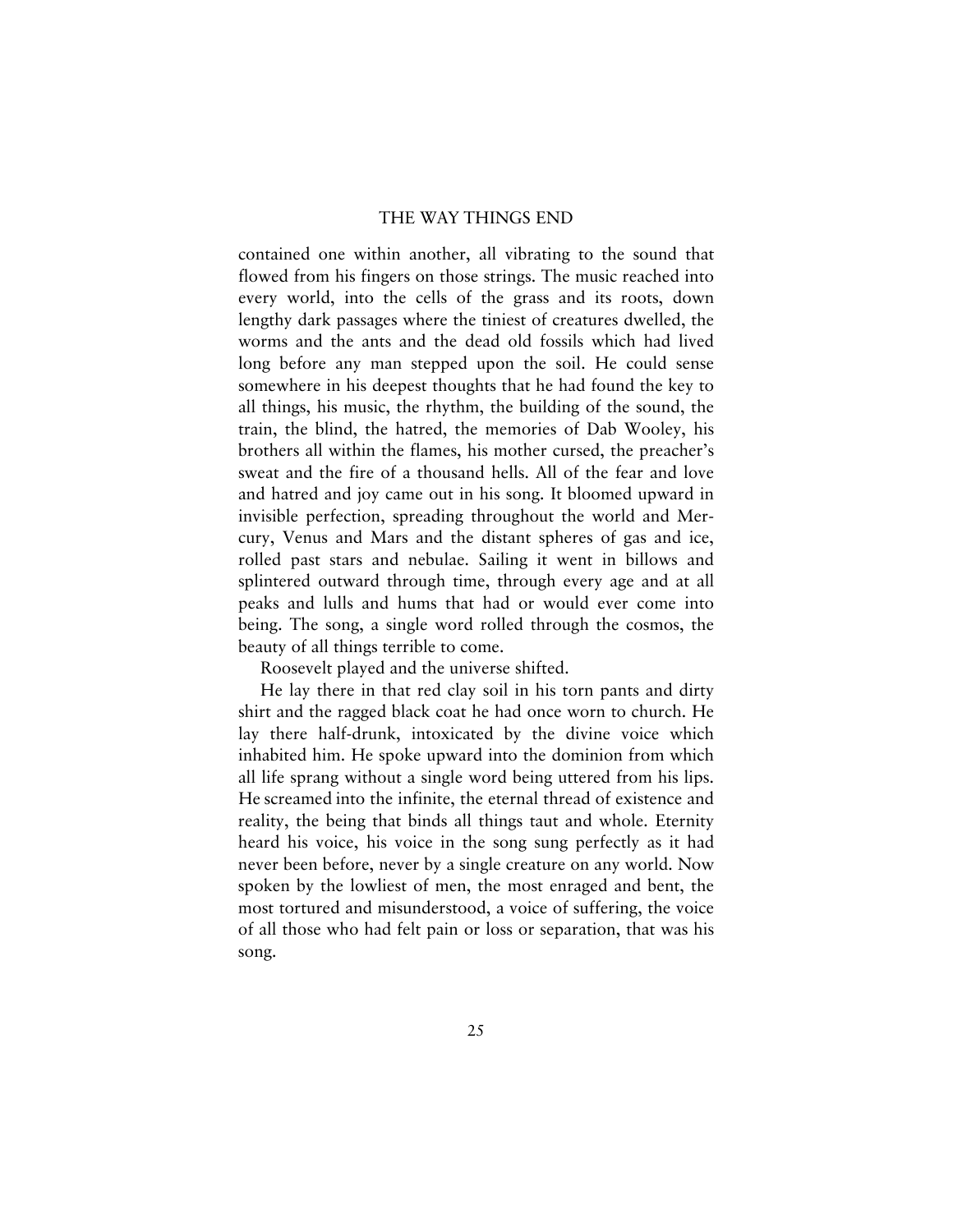And the song ended as perfectly as it had begun, from chaos into perfection and then back into chaos. Roosevelt lay in the crossroads of that red soil, his body exhausted, his legs bent and twisted as if he had fallen from the sky. The guitar skewed off to his side.

He opened his eyes.

The clouds broke their parsimony and the rain came in sheets. He opened his mouth. He lay still and unaware, paralysed and confused by what had happened. His body numb and small, like a child, like he had witnessed some great thing, but what remained was nothing, no memory, only the flicker of something that he thought he had seen or felt or heard. He had no idea of the power in his conjuring, his song, a single word in the language of creation itself.

It was through Roosevelt Sands, on a red clay road under a nighttime sky somewhere deep in tobacco country in 1940, that the universe and all things within it began to unravel.

It rained on him throughout the night, his body unable to move, his legs still bent beneath him, his hands gnarled up half-fists stunned and splayed as if he had dropped with the rain. A palsy he thought. He had heard of the affliction striking strong men. Through unconsciousness and out again he went numerous times, the old cistern in his mind, the bald son of a bitch on the train car. What had happened Roosevelt had no idea. He remembered playing, the rhythm and its sound under the sky. How long he had played he did not know. The rain had fallen and continued to fall and the moon was a keeper of time, with each opening of his eyes and his brief foray into the waking world he saw the moon as it passed on its arc across the night sky. Then, sometime before the sun came up, when the sky was fire and the clay red road that was his bed seemed a carpet rolled out beneath him, all things, in dream or awake, he did not know.